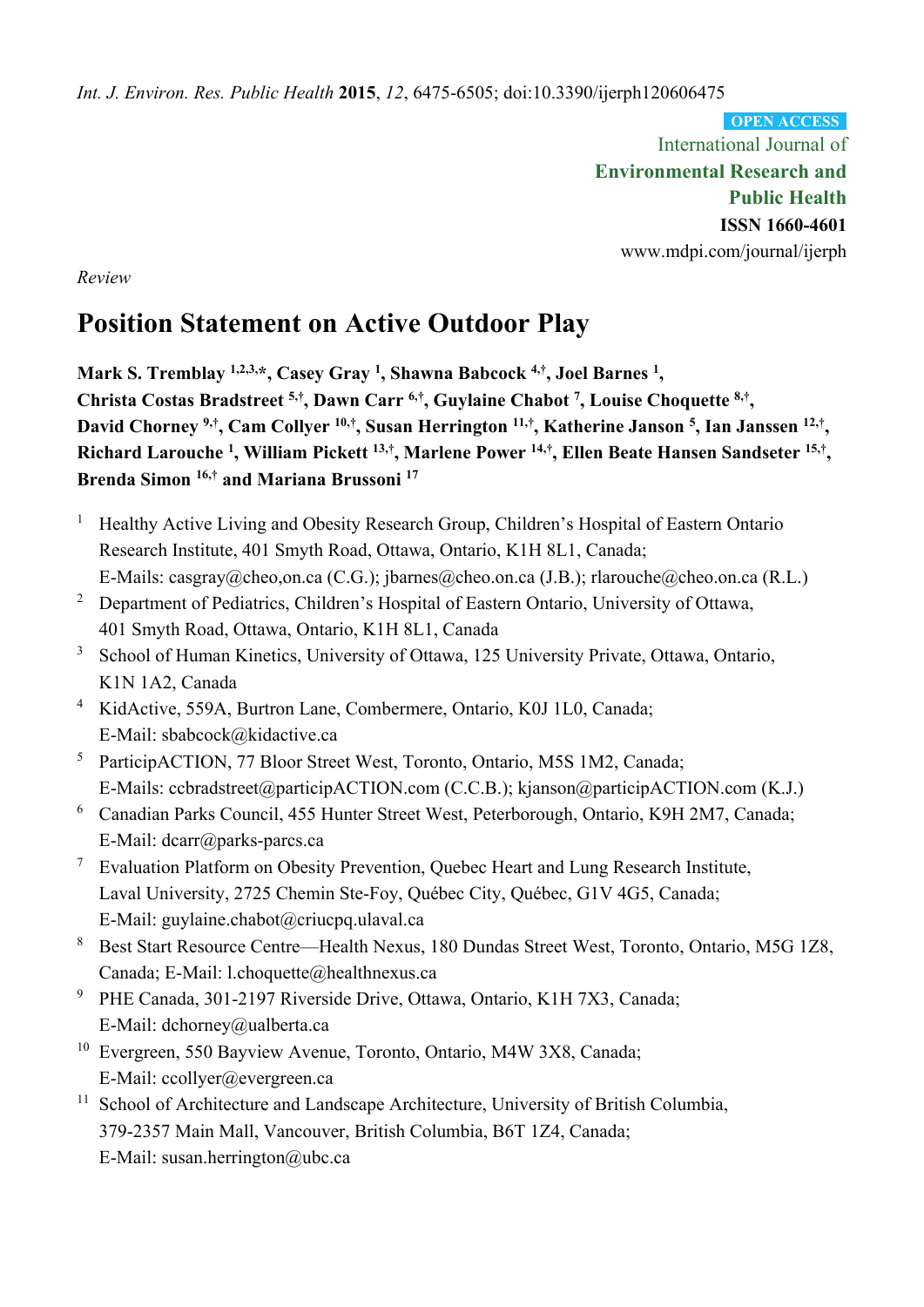- <sup>12</sup> Department of Public Health Sciences, School of Kinesiology and Health Studies, Queen's University, 99 University Avenue, Kingston, Ontario, K7L 2P5, Canada; E-Mail: ian.janssen@queensu.ca
- <sup>13</sup> Department of Public Health Sciences, Carruthers Hall, Queen's University, Kingston, Ontario, K7L 2P5, Canada; E-Mail: will.pickett@queensu.ca
- <sup>14</sup> Forest School Canada, Child and Nature Alliance of Canada, 411 Corkstown Road, Ottawa, Ontario, K2K 2Y1, Canada; E-Mail: mpower@forestschoolcanada.ca
- <sup>15</sup> Department of Physical Education and Health, College of Early Childhood Education, Queen Maud University, Thrond Nergaardsvei 7, NO-7044 Trondheim, Norway; E-Mail: ebs@dmmh.no
- 16 PLAYbynature, 226 Albany Avenue, Toronto, Ontario, M5R 3C6, Canada; E-Mail: brenda@playbynature.org
- <sup>17</sup> British Columbia Injury Research & Prevention Unit, Department of Pediatrics, School of Population & Public Health, Child & Family Research Institute, British Columbia Children's Hospital, University of British Columbia, , F511-4480 Oak Street, Vancouver, British Columbia, V6H 3V4, Canada; E-Mail: mbrussoni@cw.bc.ca
- **†** These authors contributed equally to this work.
- **\*** Author to whom correspondence should be addressed; E-Mail: mtremblay@cheo.on.ca; Tel.: +1-613-737-7600; Fax: +1-613-738-4800.

Academic Editor: William Toscano

*Received: 22 April 2015 / Accepted: 29 May 2015 / Published: 8 June 2015* 

**Abstract:** A diverse, cross-sectorial group of partners, stakeholders and researchers, collaborated to develop an evidence-informed *Position Statement* on active outdoor play for children aged 3–12 years. The *Position Statement* was created in response to practitioner, academic, legal, insurance and public debate, dialogue and disagreement on the relative benefits and harms of active (including risky) outdoor play. The *Position Statement* development process was informed by two systematic reviews, a critical appraisal of the current literature and existing position statements, engagement of research experts ( $N = 9$ ) and cross-sectorial individuals/organizations ( $N = 17$ ), and an extensive stakeholder consultation process ( $N = 1908$ ). More than 95% of the stakeholders consulted strongly agreed or somewhat agreed with the *Position Statement*; 14/17 participating individuals/organizations endorsed it; and over 1000 additional individuals and organizations requested their name be listed as a supporter. The final *Position Statement on Active Outdoor Play* states: "Access to active play in nature and outdoors—with its risks— is essential for healthy child development. We recommend increasing children's opportunities for self-directed play outdoors in all settings—at home, at school, in child care, the community and nature." The full *Position Statement* provides context for the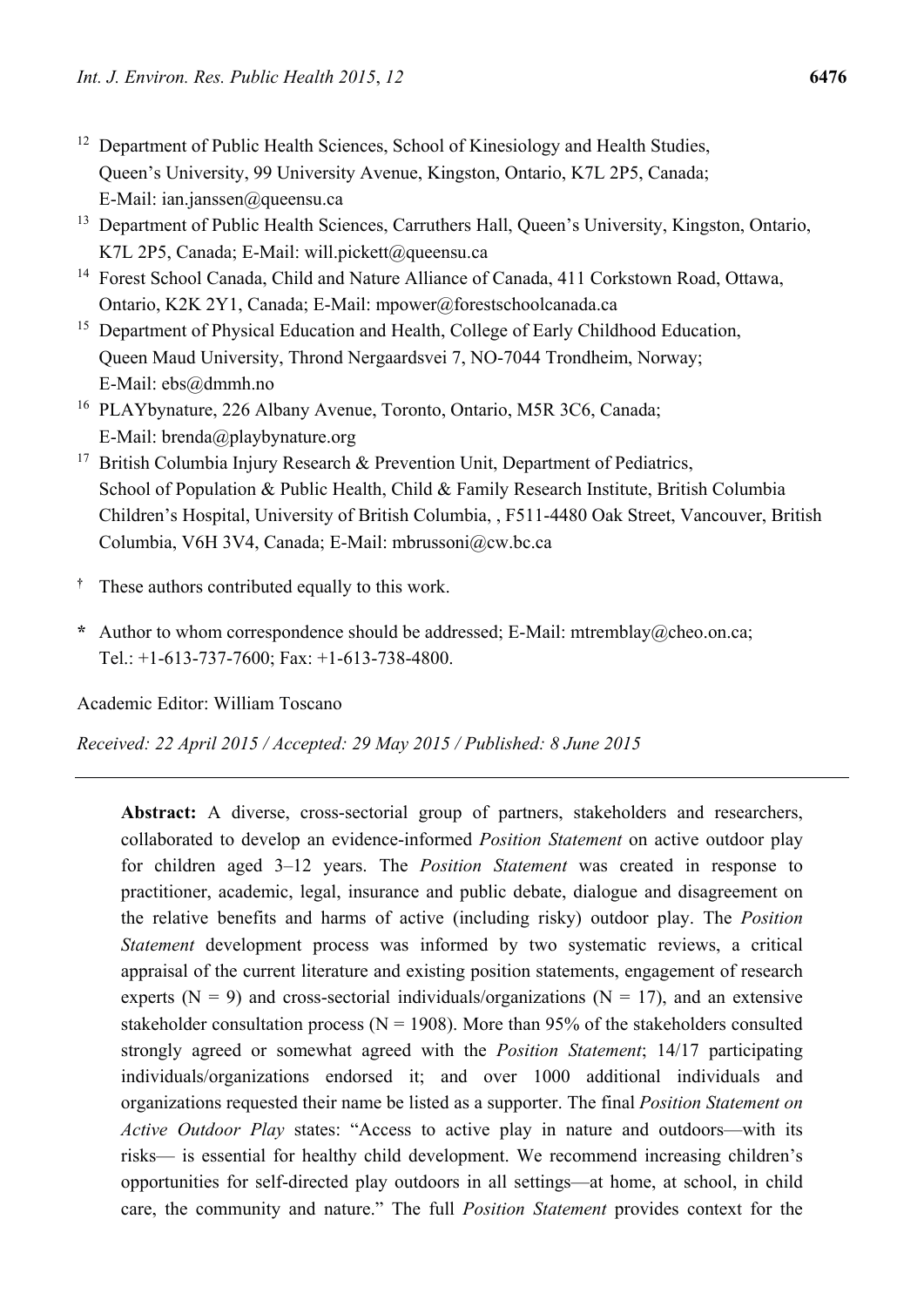statement, evidence supporting it, and a series of recommendations to increase active outdoor play opportunities to promote healthy child development.

**Keywords:** physical activity; health promotion; risk taking; safety; injury; playground

#### **1. Introduction**

There is global concern over the progressive trend towards lifestyles that are conducive to the promotion of non-communicable diseases [1,2]. Childhood obesity and inactivity are prominently featured in this challenge, requiring solutions that take a life-course approach, emphasizing the importance of cumulative physical, social and cultural exposures [1–5]. The prevalence of childhood obesity worldwide is at an all-time high and increasing [6]. The proportion of children around the world meeting physical activity guidelines is very low and likely declining [7,8]. This is troubling as physical activity and sedentary behaviour habits formed during childhood tend to track over time into adulthood [9,10]. The decreased opportunity for, and prioritization of, childhood healthy active living and active outdoor play has been positioned as a child rights concern [11]. The issue is of sufficient urgency that the Director General of the World Health Organization recently established a *Commission on Ending Childhood Obesity* to provide recommendations for preventing and managing childhood obesity in a variety of contexts around the world [12,13]. Finding strategies to promote healthy child development through the prevention of obesity and inactivity are required. Approaches that are accessible, acceptable, culturally adaptable, feasible, cost-effective, and scalable are a priority worldwide.

Healthy child development is influenced by many individual, family, school, community, political and global factors that interact over time [14]. Several substantive societal changes have occurred across these levels of influence in recent years, including where and how children spend their discretionary time. For example, there is empirical, observational and intuitive evidence that children today play outside less than their parents did and that children's play has become more structured and occurs increasingly indoors [15–22]. Reported levels of screen time in developed countries suggest that sedentary indoor time is high amongst most children and youth today [17–21,23,24]. Canadian children now spend an average of 8.6 hours per day sedentary [25]. The lure of the indoors has beenfueled by improvements in indoor climate control and increased entertainment temptations (e.g., television, computers, electronic games, tablets, cell phones) [26], as well as concerns for child safety [16,17,27,28]. This drift from time spent outdoors to increased time spent indoors has occurred concurrent with the childhood obesity and inactivity crisis, and parental expectations surrounding child protection.

Academic debate and public discussion about the relative benefits and harms of active outdoor play is captured in ubiquitous stories, blogs, and articles about climbing trees, tobogganing safety, sun-safety, playground safety, appropriate age and level of supervision of free-range children, and social norms around acceptable distances children can wander/roam unsupervised. Some argue that we have become an excessively risk averse society, to the extent that we have limited essential learning and developmental opportunities for children, while also reducing their physical activity and increasing sedentary behaviours. Others believe that safety guidelines and standards, child protection services and contemporary use of the precautionary principle have improved healthy child development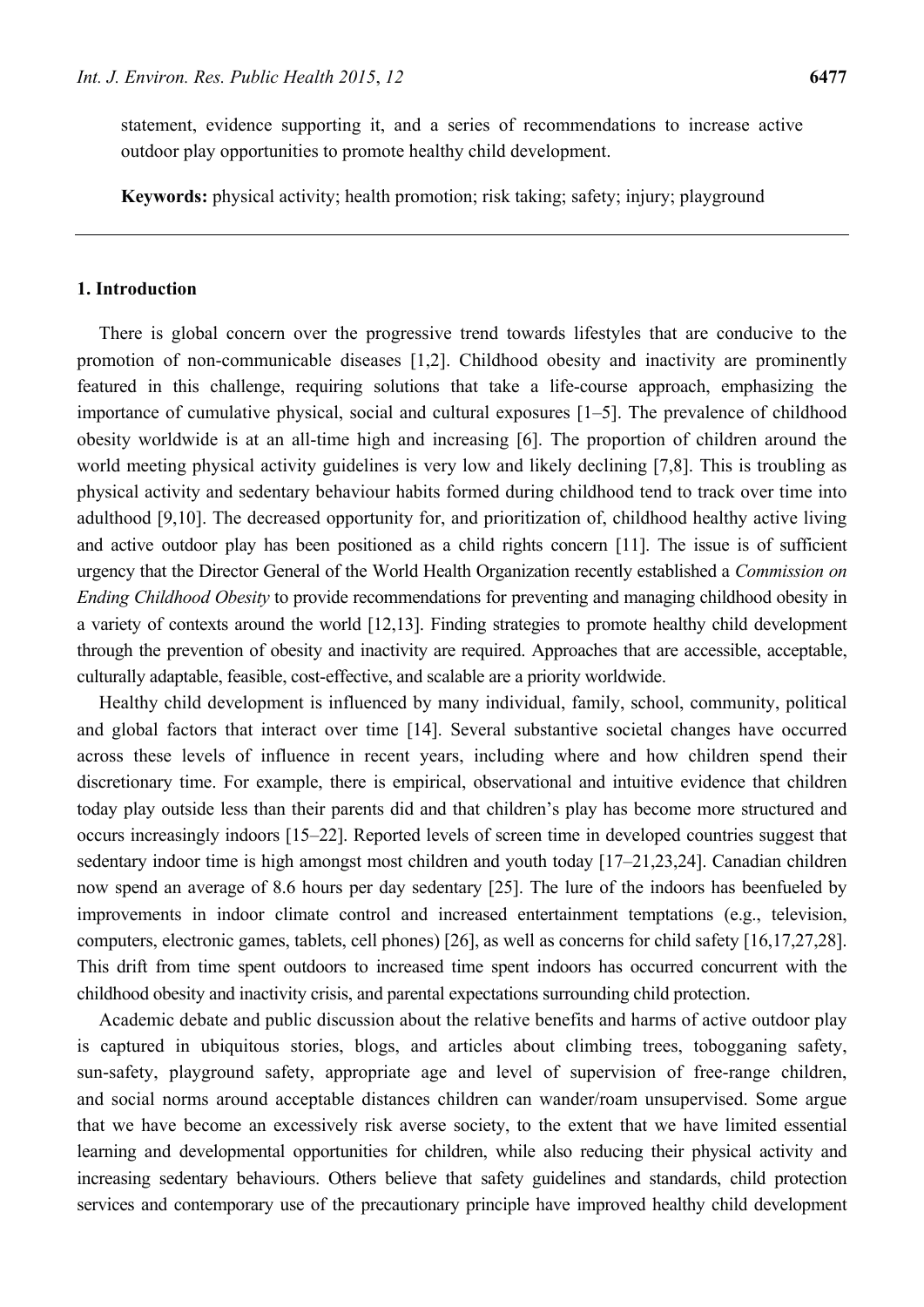through injury prevention and a reduction in exposure to harm. This debate is active in the published literature [29–32]. The 2012 Active Healthy Kids Canada Report Card extolled the benefits of self-directed active outdoor play [18] while the Canadian Paediatric Society Position Statement on preventing playground injuries recommends active supervision [33]. The debate is often polarized and supporting evidence selectively cited. Fears of legal and/or insurance consequences often motivate decision-makers to default to elimination of risks or what has been called surplus safety [34]. However, recent efforts in Canada [35] and England [36] have promoted a more balanced approach to risk and safety in childhood by bringing divergent professions in the area of health promotion together through reasoned argument and debate, as opposed to polarizing confrontations. Ungar noted that parents are not swayed by statistics indicating that their communities are safe and that there is a low likelihood of adverse outcomes from being outdoors [37]. Rather, most parents are motivated to reduce their control and supervision and increase their willingness to allow children's age-appropriate risk-taking and responsibility when they are persuaded that their actions place their child at a disadvantage.

The underlying premise that the indoors is safer than the outdoors however may be misguided in light of the potential harms of the internet (e.g., violence, cyber-bullying, on-line predators, pornography), unnecessary incidental eating prompted by advertisements or convenience, reduced physical activity and even the hazards of indoor air [38–43]. Regardless, there is a need for a balanced review of the evidence and a coming together of relevant stakeholders to agree upon an evidence-informed foundation from which responsible initiatives can emanate to promote healthy child development. To address this need a group of researchers and Canadian organizations (paper authors) agreed to work together to create a *Position Statement on Active Outdoor Play* informed by the research literature, expert consensus and practitioner experience. It is recognized that lack of a common understanding and use of key terms can complicate this debate. For example, risk is often interpreted as a bad thing, yet exposure to risk has been shown to be essential for healthy child development [32,44–48]. Consequently, operational definitions of key terms used in, and related to, the *Position Statement* are provided in Table 1.

| <b>Term</b>                | <b>Operational Definition</b>                                                            |  |  |  |  |
|----------------------------|------------------------------------------------------------------------------------------|--|--|--|--|
|                            | Active outdoor play, sometimes referred to as active free-play or self-directed play is  |  |  |  |  |
| <b>Active Outdoor Play</b> | defined here as, "unstructured physical activity that takes place outdoors in the        |  |  |  |  |
|                            | child's free time $[16]$ ."                                                              |  |  |  |  |
|                            | Physical or mental damage or injury: something that causes someone or something to       |  |  |  |  |
| Harm                       | be hurt, broken, made less valuable or successful [49]                                   |  |  |  |  |
|                            |                                                                                          |  |  |  |  |
|                            | A source of harm that is not obvious to the child, such that the potential for injury is |  |  |  |  |
| Hazard/Danger              | hidden [32,47]. The potential for injury can be immediate or long term.                  |  |  |  |  |
|                            | A source of danger [50]                                                                  |  |  |  |  |
|                            | "Hyper-parenting,' 'invasive parenting,' or 'intensive parenting,' in which a climate    |  |  |  |  |
| Hyper-parenting            | of 'inflated risk' leads parents to micromanage all aspects of their children's lives in |  |  |  |  |
|                            | an effort to protect the child from adverse experiences" [48].                           |  |  |  |  |
|                            | "Parents attempt to become experts on optimal parenting strategies, and child health     |  |  |  |  |
|                            | and development so as to ensure that their children achieve their full potential" [51].  |  |  |  |  |
|                            | "A variety of different types of highly involved parents (from "helicopter parents"      |  |  |  |  |
|                            | to "tiger moms")" [52]                                                                   |  |  |  |  |

**Table 1.** Operational definitions of key terms.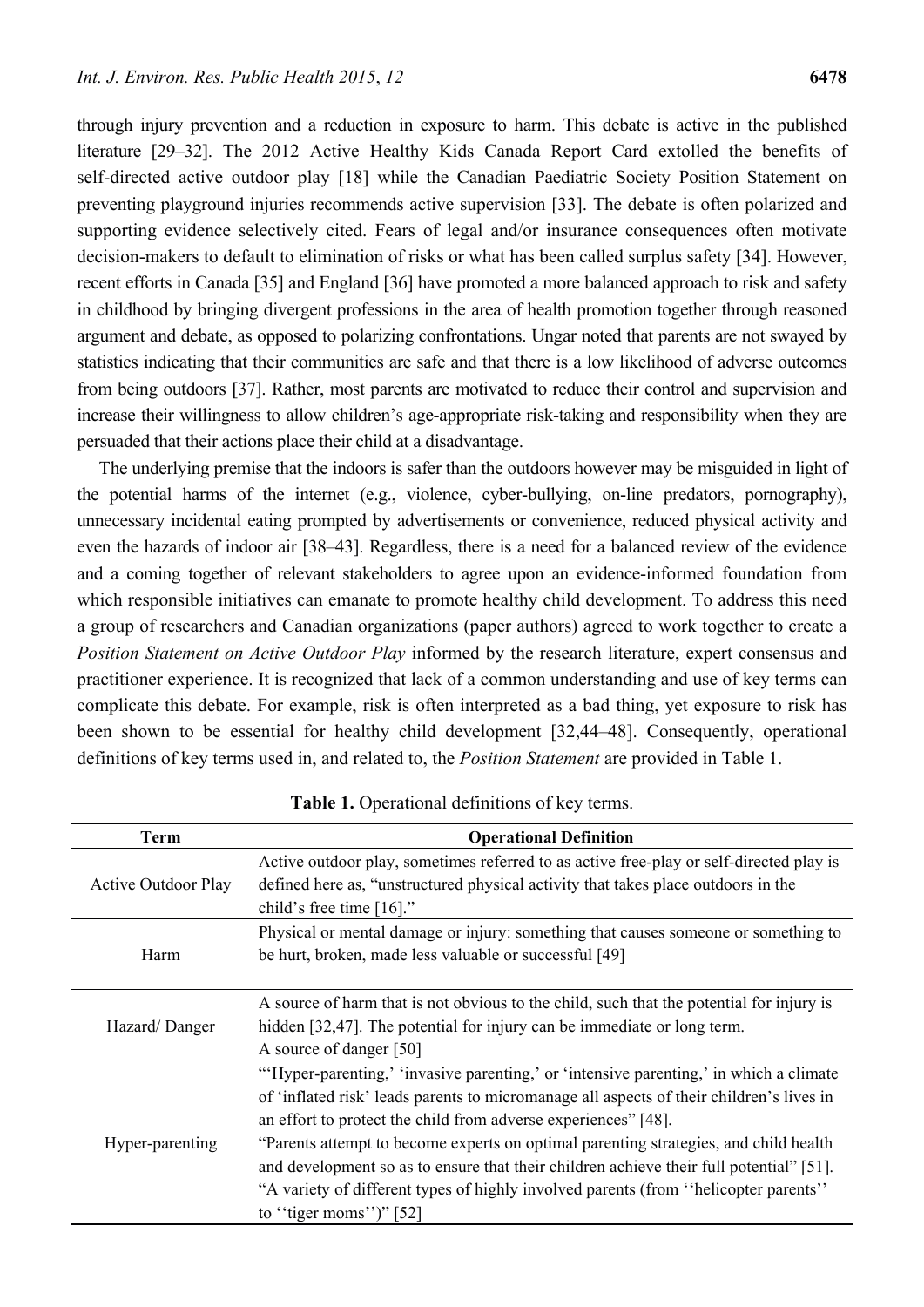| <b>Term</b>                 | <b>Operational Definition</b>                                                             |  |  |  |  |
|-----------------------------|-------------------------------------------------------------------------------------------|--|--|--|--|
|                             | Joint and Several Liability is a legal principle that permits the injured party in a tort |  |  |  |  |
|                             | action to recover the entire amount of compensation due for injuries from any             |  |  |  |  |
| Joint and Several           | tortfeasor who is able to pay, regardless of the degree of that party's negligence [53].  |  |  |  |  |
| Liability Reform            | Entities that are often viewed as those with the greatest amount of liability insurance   |  |  |  |  |
|                             | are seeking reform to this principle so that the amount they pay towards an injured       |  |  |  |  |
|                             | party directly correlates with the degree to which they were negligent.                   |  |  |  |  |
|                             | Environments that include natural elements such as plants, soil, and water.               |  |  |  |  |
| <b>Natural Environments</b> | These may be human made (e.g., gardens, nature playgrounds and urban parks) or            |  |  |  |  |
|                             | wild and naturally occurring (e.g., wooded areas, meadows and beaches).                   |  |  |  |  |
| Nature                      | "The phenomena of the physical world collectively, including plants, animals, the         |  |  |  |  |
|                             | landscape, and other features and products of the earth, as opposed to humans or          |  |  |  |  |
|                             | human creations" [54].                                                                    |  |  |  |  |
| Physical Activity           | "Any body movement produced by skeletal muscles resulting in a substantial                |  |  |  |  |
|                             | increase over resting energy expenditure" [55].                                           |  |  |  |  |
| <b>Public Entities</b>      | Municipal governments, regional governments, local economic development legal             |  |  |  |  |
|                             | entities or authorities, sectorial representative organizations.                          |  |  |  |  |
|                             | Thrilling and exciting play that can include the possibility of physical injury.          |  |  |  |  |
| <b>Risky Play</b>           | Types of risky play include play at height, speed, near dangerous elements (e.g.,         |  |  |  |  |
|                             | water, fire), with dangerous tools, rough and tumble play (e.g., play fighting), and      |  |  |  |  |
|                             | where there is the potential for disappearing or getting lost $[44, 56, 57]$ .            |  |  |  |  |
| Sedentary Behaviour         | "Any waking activity characterized by an energy expenditure $\leq 1.5$ metabolic          |  |  |  |  |
|                             | equivalents and a sitting or reclining posture" [58].                                     |  |  |  |  |

**Table 1.** *Cont.*

This initiative represents a robust, comprehensive, transparent, multi-disciplinary effort to examine the evidence linking active outdoor play, including risky play, to the promotion of healthy active living among Canadian children. The purpose of this paper is to describe the process used to develop the *Position Statement on Active Outdoor Play* and present, explain, substantiate and discuss the final *Position Statement*.

#### **2. Methods**

The development and release of the *Position Statement* included securing funding, the completion of two systematic literature reviews, the establishment of a multi-disciplinary consensus group, an extensive stakeholder survey and consultation process, an opportunity for supportive stakeholders to be acknowledged, a comprehensive media, public relations and communication plan, a coordinated dissemination strategy, and proactive planning for follow-up action.

This project was initiated by the Healthy Active Living and Obesity Research Group (HALO; www.haloresearch.ca) at the Children's Hospital of Eastern Ontario (CHEO) Research Institute. Funding for the systematic reviews was secured through a research grant from The Lawson Foundation and an internal prioritization of funds within HALO. Funding and in-kind support for the development of the *Position Statement* was provided by The Lawson Foundation, HALO, the KidActive—Healthy Kids, Communities and Outdoors grant from the Ontario Ministry of Health and Long-Term Care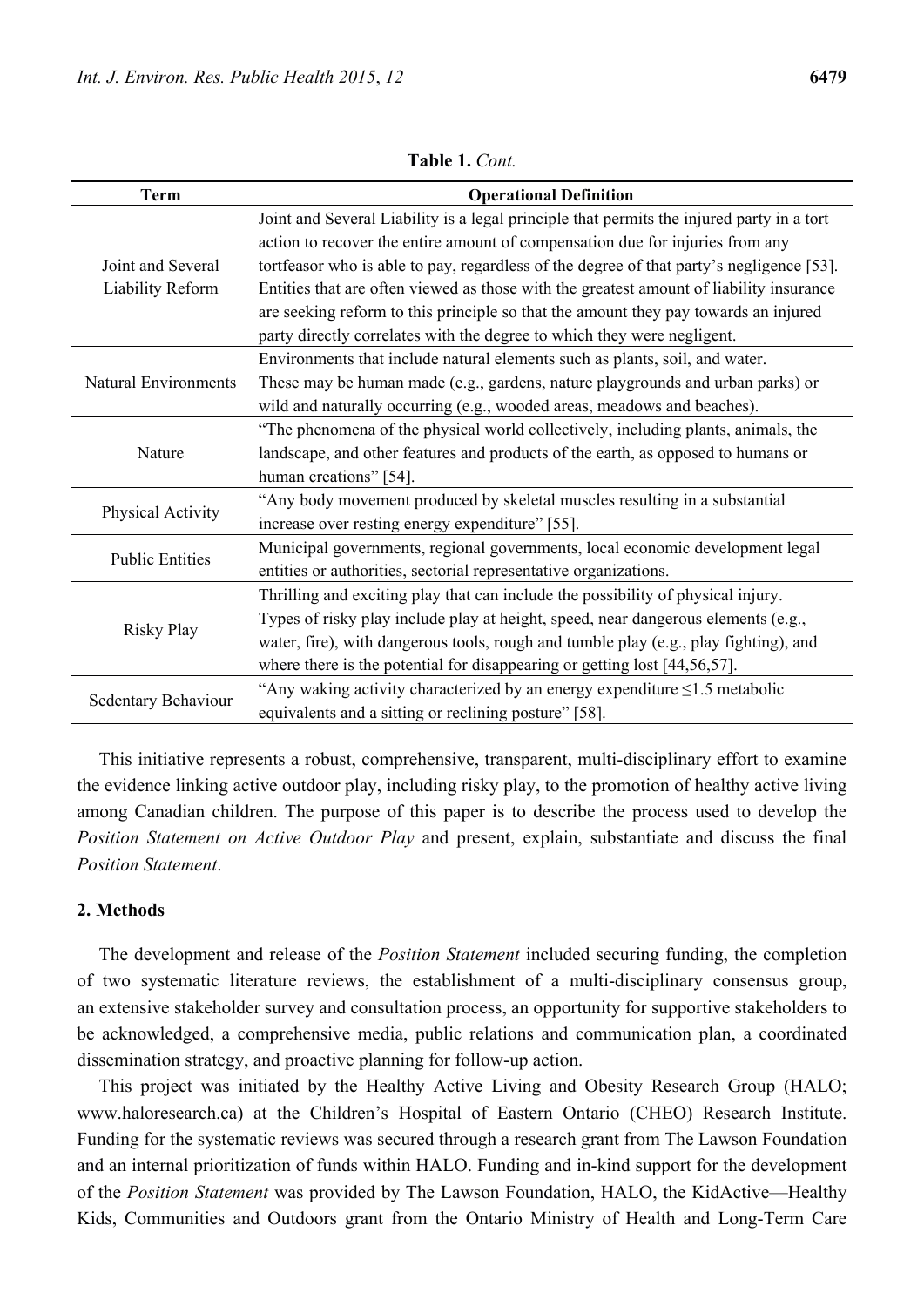Healthy Communities Fund (HCF) Program Stream, and ParticipACTION. All participating individuals and organizations also provided in-kind support for the development, dissemination and promotion of the *Position Statement*.

Two systematic reviews were undertaken to help inform the *Position Statement*. Both systematic reviews were registered with the international prospective register of systematic reviews PROSPERO network (registration nos. CRD42014009307 and CRD42014006838) and followed the PRISMA statement for reporting systematic reviews [59]. The reviews investigated the evidence on: (1) the relationship between outdoor time and physical activity, sedentary behaviour, and physical fitness in children [43] and (2) the relationship between risky outdoor play and health in children [46].

A small Steering Committee with representatives from each of the project funders was formed to identify individuals and organizations to form a multi-disciplinary consensus group. The final participants in the consensus group and their home organizations are presented Table 2. The consensus group met for 2 days in January, 2015, at Evergreen Brick Works in Toronto where results of the systematic reviews were presented, other research evidence was discussed, the content for the *Position Statement* was determined, plans for a stakeholder consultation survey were initiated, and initial communications and dissemination strategies were formulated. Immediately following the consensus group meeting Katherine Janson, Casey Gray and Mark Tremblay created an initial draft of the *Position Statement* that was circulated to the group. After multiple iterations and revisions, consensus (defined *a priori* as 75% agreement) was achieved on a draft *Position Statement* for the stakeholder consultation. The draft *Position Statement* was translated into French and the translation was verified by Guylaine Chabot, Louise Choquette and Richard Larouche.

| <b>Consensus Group</b><br>Participant | <b>Sector</b>                       | <b>Home Organization</b>                                                  |  |  |  |
|---------------------------------------|-------------------------------------|---------------------------------------------------------------------------|--|--|--|
| Mark Tremblay (Chair)                 | Physical activity research          | HALO (www.haloresearch.ca)                                                |  |  |  |
| Casey Gray (Project                   | Physical activity research          | HALO (www.haloresearch.ca)                                                |  |  |  |
| Manager)<br>Shawna Babcock            | Healthy children and<br>communities | KidActive (www.kidactive.ca)                                              |  |  |  |
| Mariana Brussoni                      | Risk and safety research            | University of British Columbia (spph.ubc.ca/person/mariana-<br>brussoni/) |  |  |  |
| Dawn Carr                             | Parks                               | Canadian Parks Council (www.parks-parcs.ca/)                              |  |  |  |
| Guylaine Chabot                       | Community health research           | Laval University (iucpq.qc.ca/fr/recherche)                               |  |  |  |
| Louise Choquette                      | Early childhood development         | Health Nexus (www.healthnexus.ca)                                         |  |  |  |
| David Chorney                         | <b>Outdoor Education</b>            | PHE Canada (www.phecanada.ca)                                             |  |  |  |
| Cam Collyer                           | Green cities                        | Evergreen (www.evergreen.ca)                                              |  |  |  |
| Christa Costas Bradstreet             | Public health                       | ParticipACTION (www.participaction.com)                                   |  |  |  |
| Shannon Devane *                      | Municipal insurance                 | OMEX (www.omex.org)                                                       |  |  |  |
| Pamela Fuselli *                      | Injury prevention                   | Parachute (www.parachutecanada.org)                                       |  |  |  |

**Table 2.** *Position Statement* development consensus group.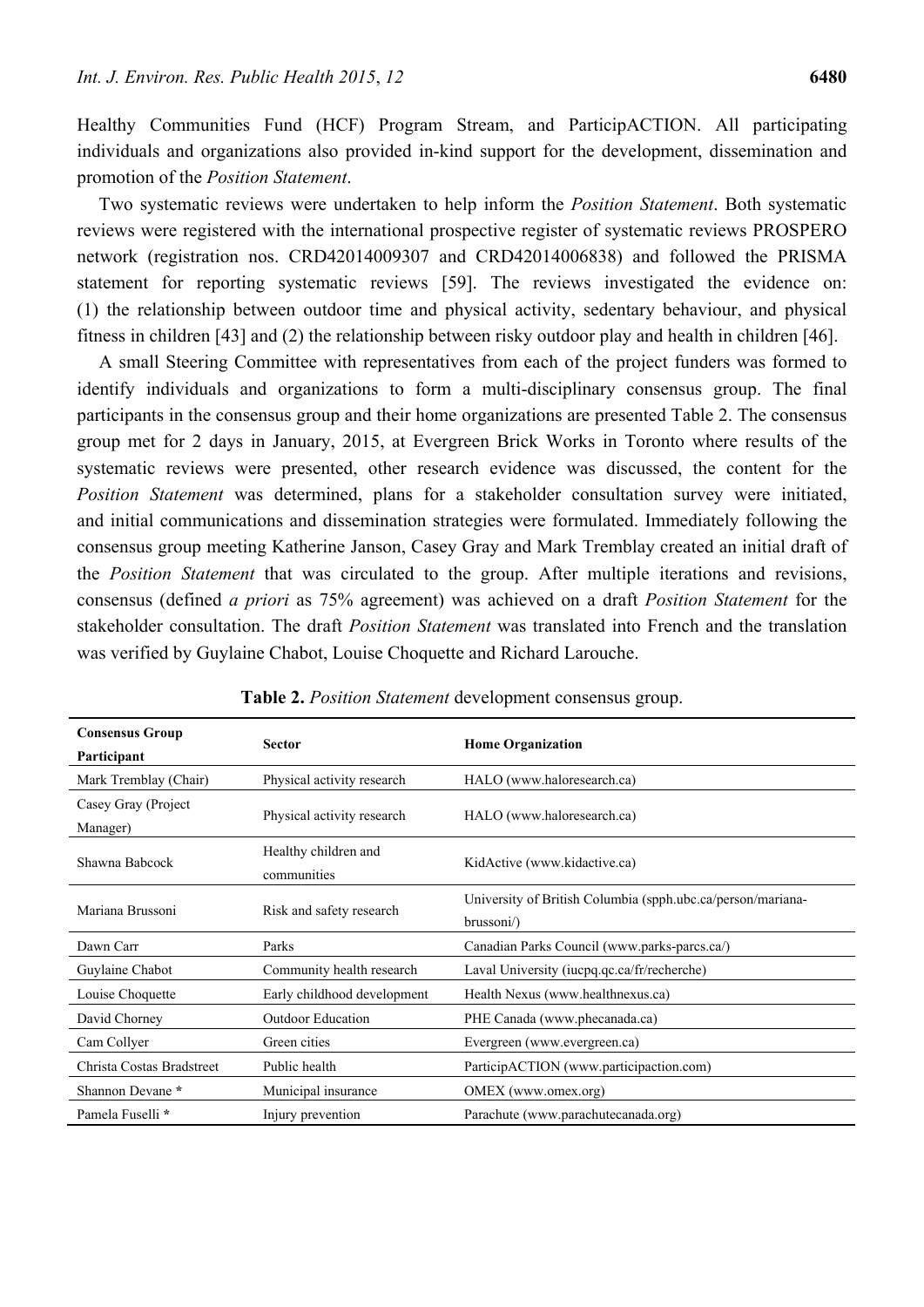| <b>Consensus Group</b><br>Participant | <b>Sector</b>                     | <b>Home Organization</b>                                      |  |  |  |
|---------------------------------------|-----------------------------------|---------------------------------------------------------------|--|--|--|
| Susan Herrington                      | Landscape architecture            | University of British Columbia                                |  |  |  |
|                                       | research                          | (www.sala.ubc.ca/people/faculty/susan-herrington)             |  |  |  |
| Katherine Janson                      | Health communications             | ParticipACTION (www.participaction.com)                       |  |  |  |
| Ian Janssen                           |                                   | Queen's University                                            |  |  |  |
|                                       | Physical activity research        | (www.queensu.ca/skhs/faculty-and-staff/faculty/ian-janssen)   |  |  |  |
| Richard Larouche                      | Active transportation<br>research | HALO (www.haloresearch.ca)                                    |  |  |  |
| Claire LeBlanc*                       | Pediatrician                      | Canadian Paediatric Society (www.cps.ca)                      |  |  |  |
| Will Pickett                          | Injury prevention research        | Queen's University (www.queensu.ca/phs/will-pickett)          |  |  |  |
| Marlene Power                         | Forest schools/outdoor            | Child and Nature Alliance of Canada and Forest Schools Canada |  |  |  |
|                                       | education                         | (www.childnature.ca)                                          |  |  |  |
| Ellen Sandseter                       | Risky play research               | Queen Maud University College (Norway) (dmmh.no/en)           |  |  |  |
| Brenda Simon                          | Lawyer and nature play            | PLAYbynature (www.playbynature.org)                           |  |  |  |
|                                       | advocate                          |                                                               |  |  |  |
| Christine Alden                       |                                   |                                                               |  |  |  |
| (Observer) **                         | Philanthropy                      | The Lawson Foundation (www.lawson.ca)                         |  |  |  |

**Table 2.** *Cont.*

**\*** Shannon Devane (OMEX), Pamela Fuselli (Parachute Canada) and Claire LeBlanc (Canadian Pediatric Society) are not co-authors as directed by their respective organizations (see Results for more details); **\*\*** Christine Alden represented The Lawson Foundation who was a significant funder of this project, but she was not a participating member of the consensus group.

An on-line survey was developed to solicit assessments and comments from stakeholders on the draft *Position Statement*. The Children's Hospital of Eastern Ontario Research Ethics Board reviewed and approved the administration of the survey and use of a passive consent process. The survey sought assessments of the clarity of the various sections of the *Position Statement* as well as levels of agreement with the text. Basic demographic information was requested and an opportunity was provided to offer open comments on any aspect of the *Position Statement*. The complete survey in both English and French is available in Supplemental 1. The survey was disseminated through the various networks of consensus group members, and followed a snowball sampling methodology (recognizing the inherent risk of bias) to maximize reach and input. The survey was live from 25 February to 15 March 2015. After the survey closed, empirical responses were tabulated and analyzed by Joel Barnes. Written comments were consolidated into themes by Casey Gray with assistance from additional HALO staff. A subcommittee of the consensus group, including Mark Tremblay, Casey Gray, Mariana Brussoni, Susan Herrington, Guylaine Chabot, Katherine Janson and Richard Larouche reviewed the survey materials and worked together to revise the *Position Statement* based on the survey feedback, provided changes remained true to the available evidence-base (see Results). The revised *Position Statement* was circulated to the entire consensus group for comment and final revisions. Consensus was achieved on the final *Position Statement*. Revisions were translated to finalize the French version.

The stakeholder survey permitted respondents to express their interest in publicly disclosing their support for the *Position Statement* pending their review of the final draft. To facilitate this, interested respondents were asked to provide an email address where the final *Position Statement* could be sent.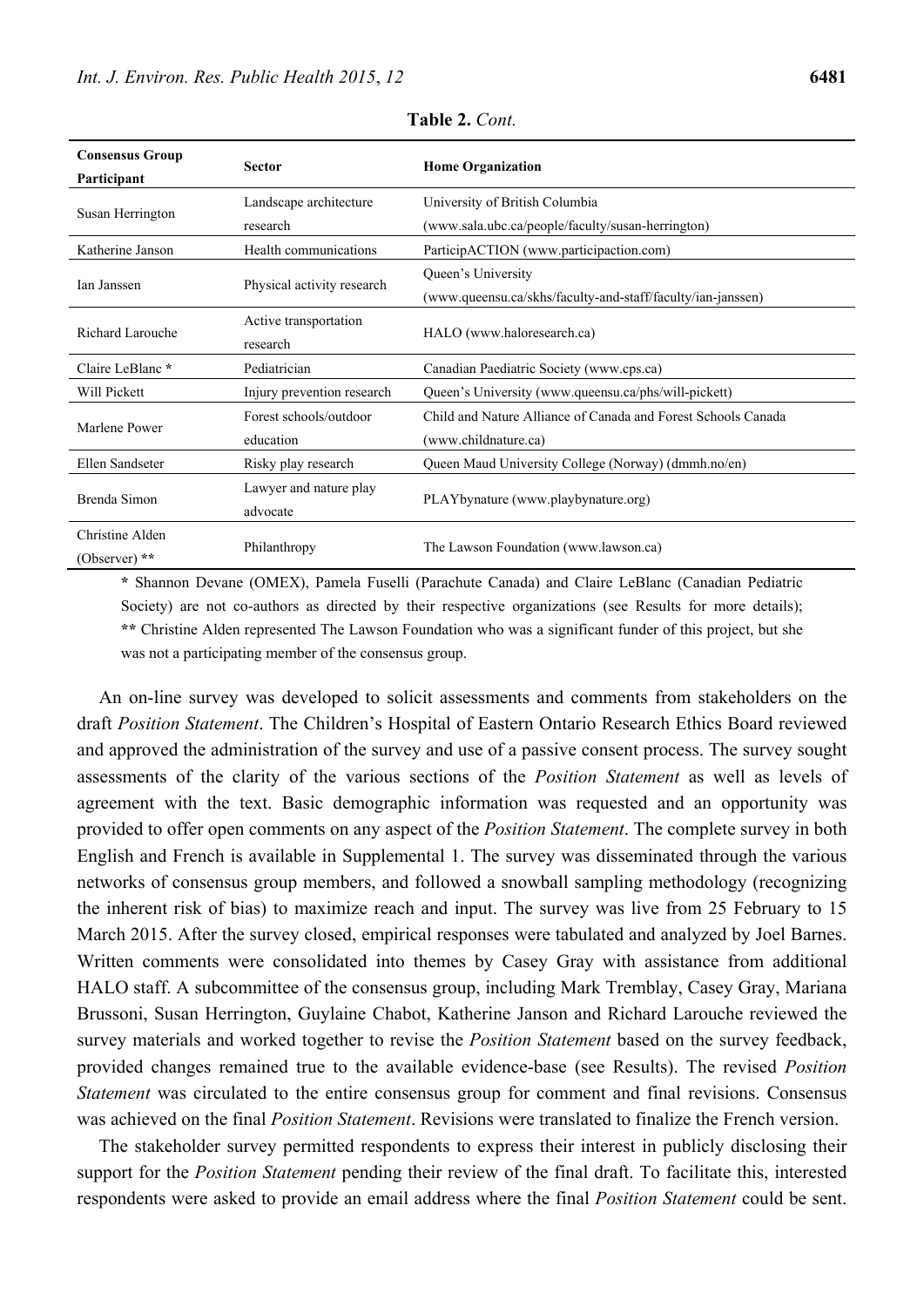Respondents then had the opportunity to review and respond with their permission to publicly display their support/endorsement of the *Position Statement*. The list of supporters is housed on the HALO website (www.haloresearch.ca/OutdoorPlay).

To maximize the impact of the *Position Statement* a comprehensive media, public relations and communication plan was developed and led by ParticipACTION. A public launch date of 9 June 2015 was established, including a national press release with proactive media outreach in key markets across Canada. To enhance the national outreach, a network of national spokespersons was trained to field interview requests across Canada, including photo opportunities and on-site interviews at adventure playgrounds or similar sites in major markets. Organizations involved in the development of the *Position Statement* received spokesperson training on the key messages and employed template press releases to customize and use to respond to the national release in a coordinated fashion.

As a part of the communications plan, a comprehensive, coordinated dissemination strategy was put in place by ParticipACTION, utilizing and maximizing the reach of the consensus group, their networks and memberships. The Active Canada 20/20 (www.activecanada2020.ca) Active Play Action Group embraced the Position Statement as its primary activity for the past year to further support its distribution and uptake. The dissemination of the *Position Statement* was significantly enhanced by inserting it in the ParticipACTION Report Card on the Physical Activity of Children and Youth (www.ParticipACTION.com). Formerly the Active Healthy Kids Canada Report Card (www.activehealthykids.ca), the Report Card has enjoyed extraordinary media coverage and impact over the past decade [60]. The strategy to combine the launch of the *Position Statement* and the release of the 2015 Report Card was intended to amplify the reach of each product while also being mutually supportive in message.

The *Position Statement* is a concise, public-facing, consolidation of evidence, and while it does provide recommendations, it is not a program to increase active outdoor play for children. It was designed to be a foundation of credible evidence from which programs, strategies, campaigns, policies, practices and environmental modifications can be provoked, initiated and supported. Nevertheless, deliberate, proactive strategic planning by consensus panel members occurred throughout the *Position Statement* development process such that "responses" to the *Position Statement* in the form of mechanisms to facilitate progress towards the recommendations can be made. The legacy of this initiative is preserved in the *Position Statement* itself as well as this mini-series of papers in the *International Journal of Environmental Research and Public Health* which includes the two background systematic reviews [43,46] and this process and outcomes paper.

#### **3. Results**

The process, while intensive, was successful and consensus was achieved on the final product. All individuals/organizations represented in the consensus group approved and supported the final *Position Statement* except for Parachute Canada (www.parachutecanada.org/), the Canadian Paediatric Society (www.cps.ca) and OMEX (www.omex.org). Each organization sent a statement to explain the reason they chose not to endorse the final statement. These statements are provided as received below.

• "Parachute very much appreciated the process and are supportive of the work of this group. After a review by our Expert Advisory Committee, unfortunately Parachute is not able to endorse the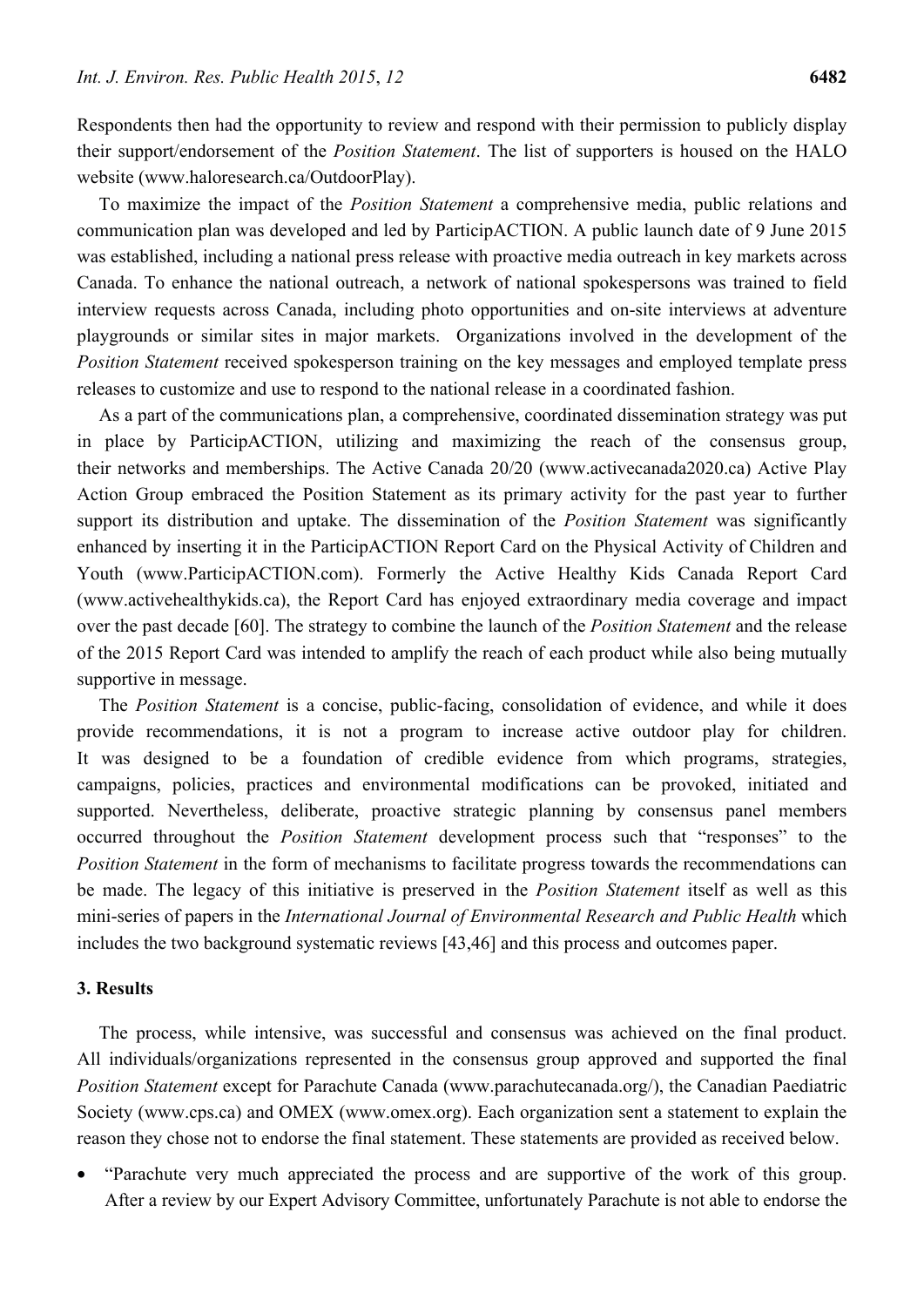position statement as it is currently written. One particular area of concern was the way the reference to the CSA standards for playgrounds was worded".

- "The Canadian Paediatric Society enthusiastically supports the promotion of outdoor play. However, the CPS is concerned that the statement as written does not strike an appropriate balance between encouraging children's self-directed outdoor activity and appropriate risk reduction. We also note that the broad scope of the recommendations may hamper their implement ability. For this reason, we are unable to endorse it".
- "OMEX was pleased to participate in the process and supports the spirit and intent of the Position Statement. We agree with Parachute's position with respect to the wording regarding CSA standards. Our role as insurers and risk managers is to promote safety and prevention of risk which conflicts with what the paper is promoting for children play in public places *i.e*., reducing guidelines

and standards".

The final *Position Statement on Active Outdoor Play* is presented in Supplementary 2. The *Position Statement* is supported by peer-reviewed research evidence as cited in Supplementary 2, with complete references also provided in this manuscript. Below, each evidence statement from the *Position Statement* is elaborated on, substantiated, and more details of the supporting evidence are provided.

#### *3.1. Position Statement Evidence*

*"When children are outside they move more, sit less and play longer—behaviours associated with improved cholesterol levels, blood pressure, body composition, bone density, cardiorespiratory and musculoskeletal fitness and aspects of mental, social and environmental health."* 

There is consistent evidence showing that children are more active when they are outside compared to when they are indoors [43,61–68]. Furthermore, when children are outside, they spend less time sedentary compared to when they are indoors [43,64,66,67]. To our knowledge, no study has found outdoor time to be associated with either lower physical activity or increased sedentary time.

There is consistent evidence indicating that physical activity among children and youth is associated with health benefits such as a more favorable lipid profile, lower blood pressure, lower body mass index and waist circumference, and improved cardiorespiratory and musculoskeletal fitness [69–73]. In addition, prospective studies have shown that physical activity (especially weight-bearing activities such as running, jumping and gymnastics) fosters the development of bone mineral density among children and youth [74,75]. Conversely, a systematic review of 232 studies concluded that children and youth who watched TV for more than 2 hours/day had less favorable body composition, reduced fitness, lower scores for self-esteem and pro-social behavior, and decreased academic achievement [76]. Finally, reducing motorized travel can decrease greenhouse gas emissions [77], which has been shown to prevent acute asthma events among children [78].

*"Outdoor play is safer than you think! The odds of total stranger abduction are about 1 in 14 million based on RCMP reports. Being with friends outdoors may further reduce this number."* 

Concerns about child abduction are frequently cited as a major deterrent by parents to letting their children play and roam outside without supervision [27,79,80]. Furthermore, 45% of parents in one study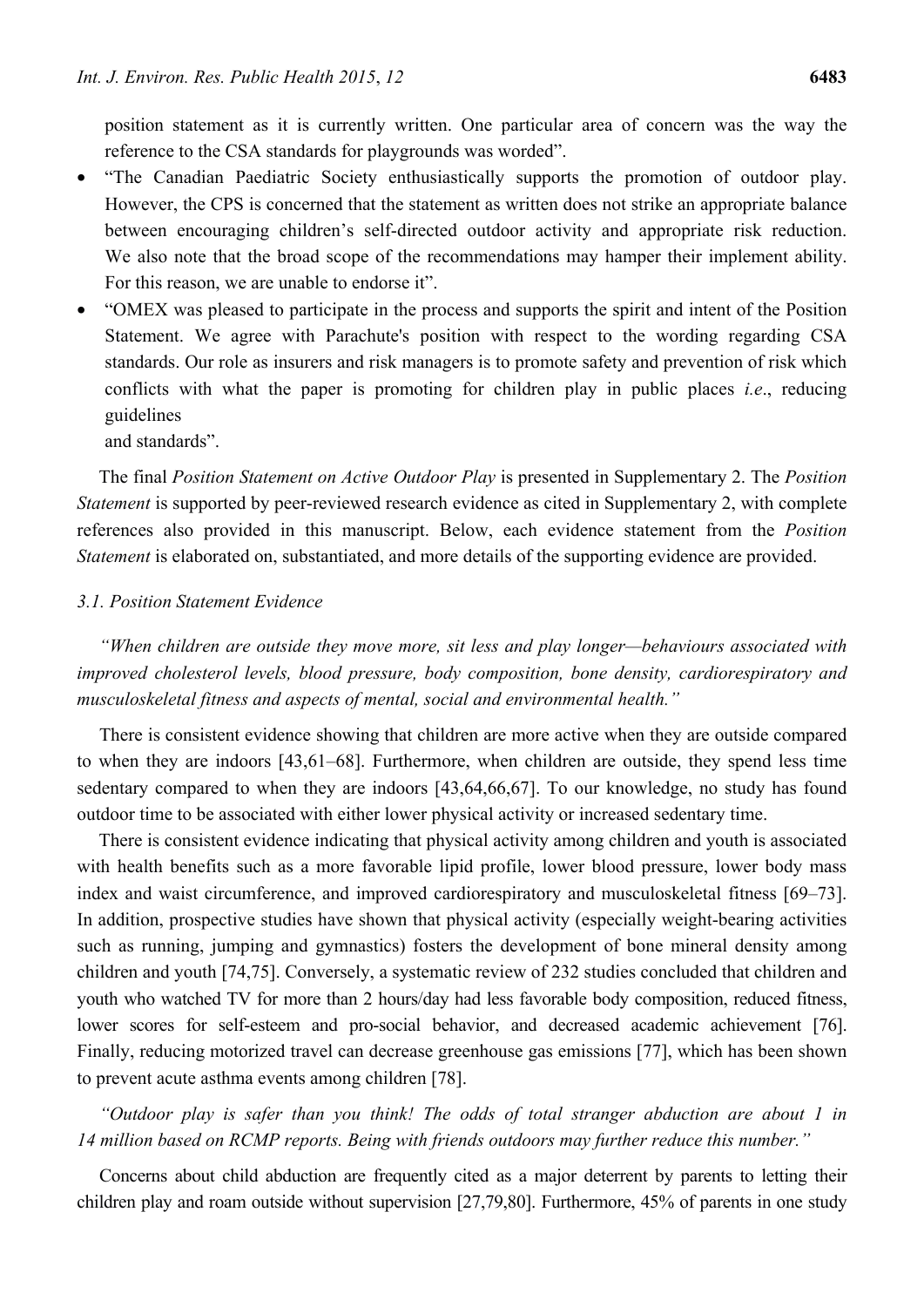expressed the belief that abduction is the greatest danger faced by school aged children [81]. 'Stranger danger' is not a concern reserved for young children—81% of parents of 10–12 year olds expressed worry about 'stranger danger' in another study [79]. Thankfully, these perceptions are not supported by the data. Dalley and Ruscoe [82] reported that in a period of two years across Canada, only 1 case of child abduction by a total stranger was confirmed by the Royal Canadian Mounted Police.

*"Broken bones and head injuries unfortunately do happen, but major trauma is uncommon. Most injuries associated with outdoor play are minor."* 

Head entrapment and strangulation were once the main causes of death on playgrounds. As a result of efforts by the injury prevention community to reduce hazards where children play, these are now extremely rare [33,83]. The vast majority of injuries that do happen are very minor (e.g., sprains and strains, bumps and bruises) [84–88]. Nevertheless, less minor injuries do occur as a result of normal and healthy active play, and these tend to be fractures to the upper limbs. Two large studies that included all children in a school district (15,074 Canadian students [89]; 25,782 New Zealand students [84]) reported there were no fractures to the head or spine as a result of a fall from playground equipment over the course of the 1 year and 2.5 year assessment periods respectively. Furthermore, findings from a recent systematic review by Nauta and colleagues [85] indicated that while the total number of reported injuries during children's unstructured play (identified as mainly climbing frames, monkey bars and trampolines) was high compared with sport and active transportation, the incidence rate of medically treated injuries per 1000 hours of unstructured physical activity was lower than for sports and active transportation. At the rate of unstructured play injuries reported by Nauta *et al.* [85] (average rate across all studies presented in the paper was 1.5 injuries per 10,000 hours), if a child were to play for 3 hours a day every day it would take them over 10 years to accumulate 10,000 hours, and presumably 1 or 2 injuries.

*"Canadian children are eight times more likely to die as a passenger in a motor vehicle than from being hit by a vehicle when outside on foot or on a bike."* 

While parents and other care-providers are worried about letting children walk to places without adult supervision, data from the Public Health Agency of Canada indicate that motor vehicle traffic collisions are the leading cause of death resulting from injuries among Canadians aged 1 to 24 years [90]. Rothman and colleagues [91] mapped the location of child pedestrian collisions in Toronto, and examined the influence of the number of children walking and characteristics of the built environment. They found that after controlling for the built environment, the number of children walking was not associated with the likelihood of collisions. Their results suggest that walking to/from school is relatively safe, even in the City of Toronto, and that safety could be further enhanced by improving the design of intersections [91]. In this regard, an evaluation of the Safe Routes to School program (which has the dual objective of increasing active school transportation and improving safety) in New York City revealed a 44% decrease in pedestrian injuries among children [92].

*"There are consequences to keeping children indoors—is it really safer? When children spend more time in front of screens they are more likely to be exposed to cyber-predators and violence, and eat unhealthy snacks."* 

The potential use of the Internet for sexual predation is a growing concern for parents, psychologists, and child care providers [93]. In 2012 in Canada, there were 543 cases of luring a child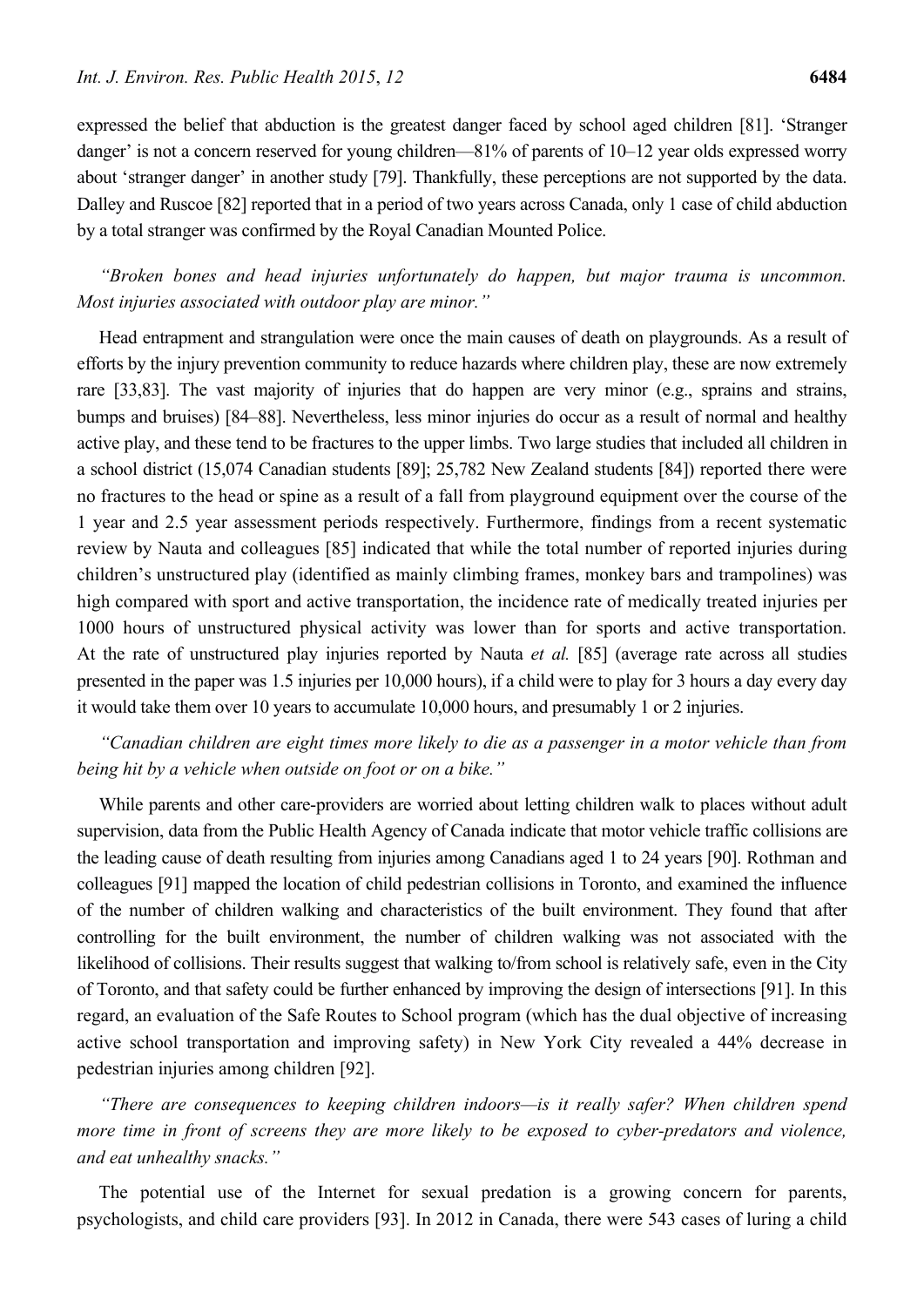through the Internet that were reported to the police [94]. Moreover, in a large study of youth, victimization by both traditional bullying and cyber-bullying were associated with substance use, violent behavior, unsafe sexual practices, and suicidal behavior [95]. Exposure to cyber-predators and cyber-bullying is obviously minimized by spending less time on the Internet. Browne and Hamilton-Giachritsis [96] have noted that violent imagery on television, video, and computer games is consistently associated with an increase in the likelihood of violent or fearful behavior, particularly among young children. With respect to unhealthy snacks, Borghese and colleagues [40] have reported that television viewing was associated with a lower frequency of consumption of healthy foods (fruits, vegetables, and green vegetables), and a higher frequency of consumption of unhealthy foods (sweets, soft drinks, diet soft drinks, pastries, potato chips, French fries, fruit juices, ice cream, fried foods, and fast food). Such a food consumption pattern may partly explain the consistent relationship between TV time and less favorable body composition among children and youth [76].

## "*Air quality indoors is often worse than outdoors, increasing exposure to common allergens (e.g., dust, mould, pet dander), infectious diseases, and potentially leading to chronic conditions.*"

In an attempt to protect children from traffic-related air pollution and smog, public health authorities may recommend keeping children inside on days where the air quality is poor (e.g., www.peelregion.ca/ health/cleanairpeel/smog-health.htm [97]). However, there is evidence showing that air quality may be even worse indoors than outdoors [41], and that exposure to a wide range of substances (e.g., dust mites, cockroaches, domestic pet dander, moulds, fungal spores, nitrogen dioxide, formaldehyde, volatile organic compounds) in the home environment can increase the risk of asthma [42,98]. Furthermore, the World Health Organization [99] estimated that, in 2012, approximately 4.3 million deaths were attributable to household air pollution. These deaths resulted primarily from stroke, ischemic heart disease, chronic obstructive pulmonary disease, acute lower respiratory disease, and lung cancer.

## "*In the long-term, sedentary behaviour and inactivity elevate odds of developing chronic diseases, including heart disease, type-2 diabetes, some forms of cancer and mental health problems.*"

We are often focused on immediate and short term outcomes when it comes to children's health and well-being, yet the decisions we make during childhood have consequences across the lifespan, and should be considered. Lee *et al*. [100] estimated that physical inactivity causes 6% of the global burden of disease for coronary heart disease, 7% for type-2 diabetes and 10% for both breast and colon cancer. Overall, physical inactivity caused approximately 9% of all deaths worldwide in 2008 [100]. Physical inactivity in childhood/adolescence also leads to increased cardiovascular risk among older adolescents [101] and young adults [102]. Conversely, two very large randomized controlled trials on adults have noted that a healthy active lifestyle (including daily physical activity and healthy eating) reduced the incidence of type-2 diabetes by 58%, even outperforming the commonly-used drug metformin [103,104]. A systematic review of prospective studies also found consistent evidence that physical inactivity elevates the risk of depression [105]. Moreover, large prospective studies have consistently shown lower risk of mortality among more active individuals [106–108] and higher risk among more sedentary individuals [109].

"*Hyper-parenting limits physical activity and can harm mental health.*"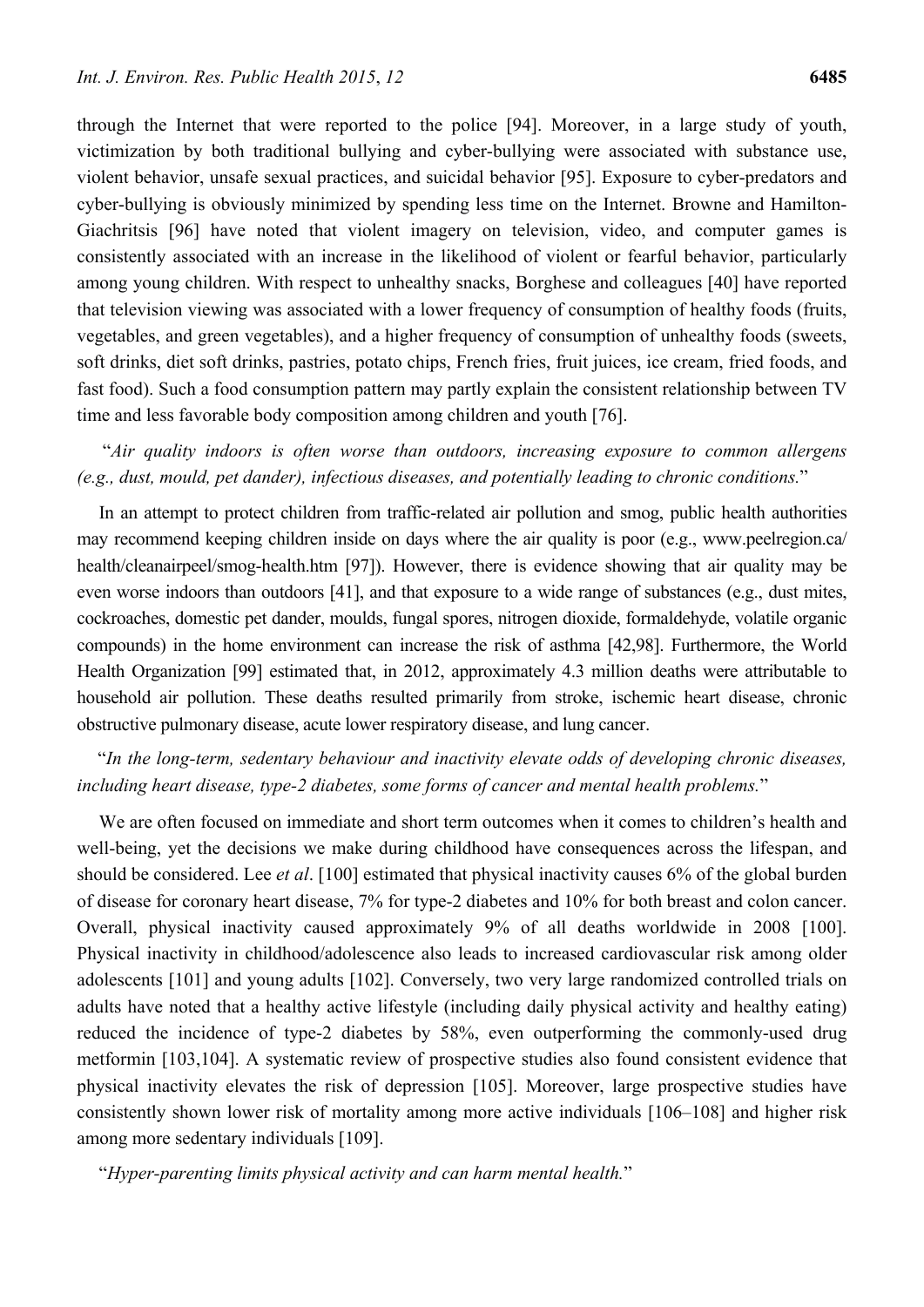Children today have little discretionary time available for self-directed play [18] and hyper-parenting appears on the rise [110]. Janssen [110] examined how 7–12 year olds' physical activity was influenced by the four following hyper-parenting styles: (1) "helicopter parents" who try to protect their children from all dangers and solve all of their problems; (2) "little emperor" parents who endeavor to satisfy all of their children's material desires; (3) "tiger moms" who push their children to be exceptional in all domains; and (4) those who practice "concerted cultivation" (e.g., scheduling their children into several extracurricular activities to provide them with an advantage). With the exception of "helicopter parents", hyper-parenting was associated with significantly lower physical activity. The American Academy of Pediatrics [111] has raised concerns that the substitution of play with academics and enrichment activities may have adverse consequences for children's mental health. College students who reported having "helicopter" parents reported higher levels of depression and less satisfaction with life [112]. In a study of 317 US college students, helicopter parenting was negatively related to psychological well-being and positively related to prescription medication use for anxiety/depression and the recreational consumption of pain pills [113].

"*When children are closely supervised outside, they are less active.*"

Children's independent mobility—their freedom to play and travel around their own neighbourhood without adult supervision—has decreased markedly over the last decades [114–117], prompting research examining the relationship between independent mobility and physical activity. Recent studies provide consistent evidence that children who have greater independent mobility are significantly more active [118–123]. In addition, Floyd and colleagues [124] investigated the factors associated with children's park-based physical activity using direct observation in a large sample of children. They noted that the presence of a parent or another adult was associated with reduced physical activity. Together, these findings emphasize the importance of unsupervised outdoor activities.

"*Children are more curious about, and interested in, natural spaces than pre-fabricated play structures. Children who engage in active outdoor play in natural environments demonstrate resilience, self-regulation and develop skills for dealing with stress later in life*."

Adults tend to create outdoor play spaces in line with their perspective of what is attractive to children (e.g., bright colors) with a maximum of safety [125], although children have a preference for natural outdoor play environments [126–131]. Settings that are malleable, as is characteristic of many natural elements, afford a greater range of play and are thus more attractive to children [131]. Natural outdoor environments provide opportunities to engage in the most complex forms of play, including active play [130]. Luchs and Fikus [130] compared children's play behaviours on a nature-based playground with a contemporary playground and found longer and more complex play episodes on the nature-based playground. Nature affordances (e.g., leafs, branches) prompt children's creative play and imagination [132]. Natural environments allow for playful bodily experiences such as running, tumbling, and being in water that can open up the sense of playfulness, which is so vivid in childhood [126]. In addition, "green exercise" may provide a more enjoyable form of physical activity to children who are not typically active [133]. Herrington *et al*. have also found that natural play spaces provide more opportunities for diverse play activities and developmental gain than pre-fabricated play structures [134,135]. Jones posits the seemingly lucid question "Could it be that within all these pedagogic,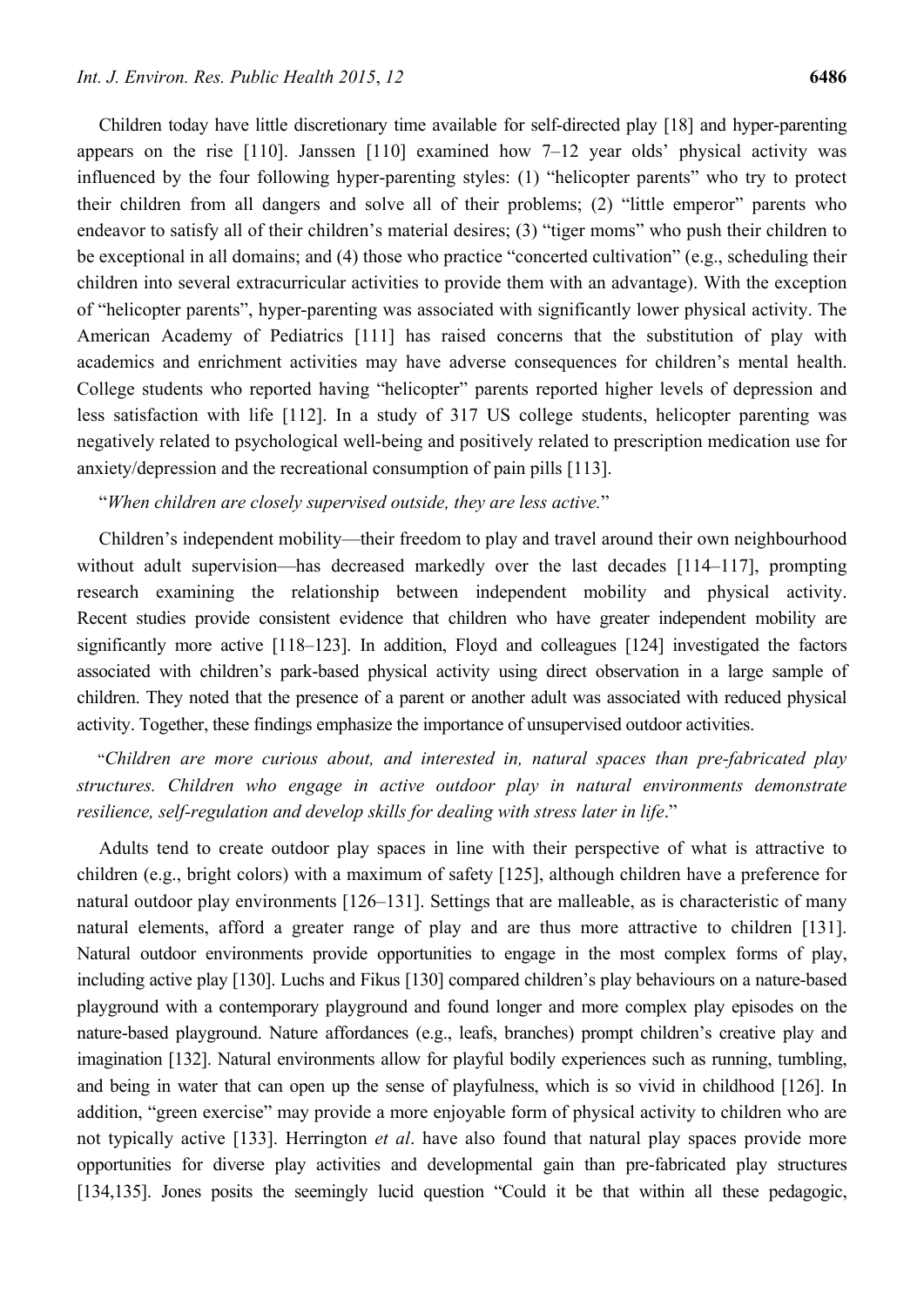economic, legislative, technological and emotional interventions and investments in childhood, society has somehow missed what children really are, and what they really need?" ([125], p. 198).

Hüttenmoser compared 5-year-olds permitted independent mobility with socio-economically matched children whose parents did not allow independent mobility (due to perceived traffic safety concerns) [136]. He found better motor skills, social behaviour, independence and conflict resolution skills in children with ready access to outdoor active play. Prezza *et al*. found similar relationships among children 7–12 years of age [137]. Becker *et al*. observed that higher active outdoor play was associated with better self-regulation and in turn with better academic achievement among pre-school children [138]. Others have shown similar psychological benefits of active outdoor play [139–142].

Observational studies of children at play outdoors found that they exposed themselves to risk, but displayed clear strategies for mitigating harm [143,144]. Children participating in a 14-week risky play intervention improved their reaction time in detecting risk, increased self-esteem, and decreased conflict sensitivity relative to their pre-intervention performance, and when compared to a control group [145]. Opportunities for some risk in play promote learning of risk management strategies, which are fundamental for children to keep themselves safe in the diverse situations typical in daily life [16,32,44]. Experience with managing risks during childhood has also been associated with the ability to negotiate decisions about substance use, relationships and sexual behaviour during adolescence [16,37].

Gray hypothesized a direct link between generational increases in psychopathology and declines in play time [146]. Current generations of youth have 5-8 times more clinically significant scores on standardized measures of anxiety and depression when compared to youth in the 1950's [147,148]. Gray cites evidence indicating that play deprivation contributes to a reduced sense of personal control, reduced ability to control emotions, increased social isolation, and reduced happiness [146]. Furthermore, it has been shown that natural environments are sensory-rich environments that contribute to problem-solving skills, self-regulation, and resilience [149,150] and the natural outdoors fosters creative thinking [151].

"*Outdoor play that occurs in minimally structured, free and accessible environments facilitates socialization with peers, the community and the environment, reduces feelings of isolation, builds inter-personal skills and facilitates healthy development*."

The natural outdoors is a minimally structured environment that encourages children to engage in more social interaction with peers [132]. When children engage in outdoor play, they construct meaning in order to satisfy innate curiosity, and learning happens while interacting with peers [126]. Furthermore, in addition to facilitating physical activity, independent mobility enables children to socialize with their peers [115,137,152] and to develop their way-finding skills [153,154]. Independent mobility also fosters the development of children's global sense of agency and a more positive relationship with the environment [155,156].

### *3.2. Recommendations*

Like physical activity in general [157], children's active outdoor play is affected by multiple levels of influence [158,159]. Therefore, consistent with social-ecological models of health behavior [157,160–162], the recommendations included in the position statement (Supplementary 2)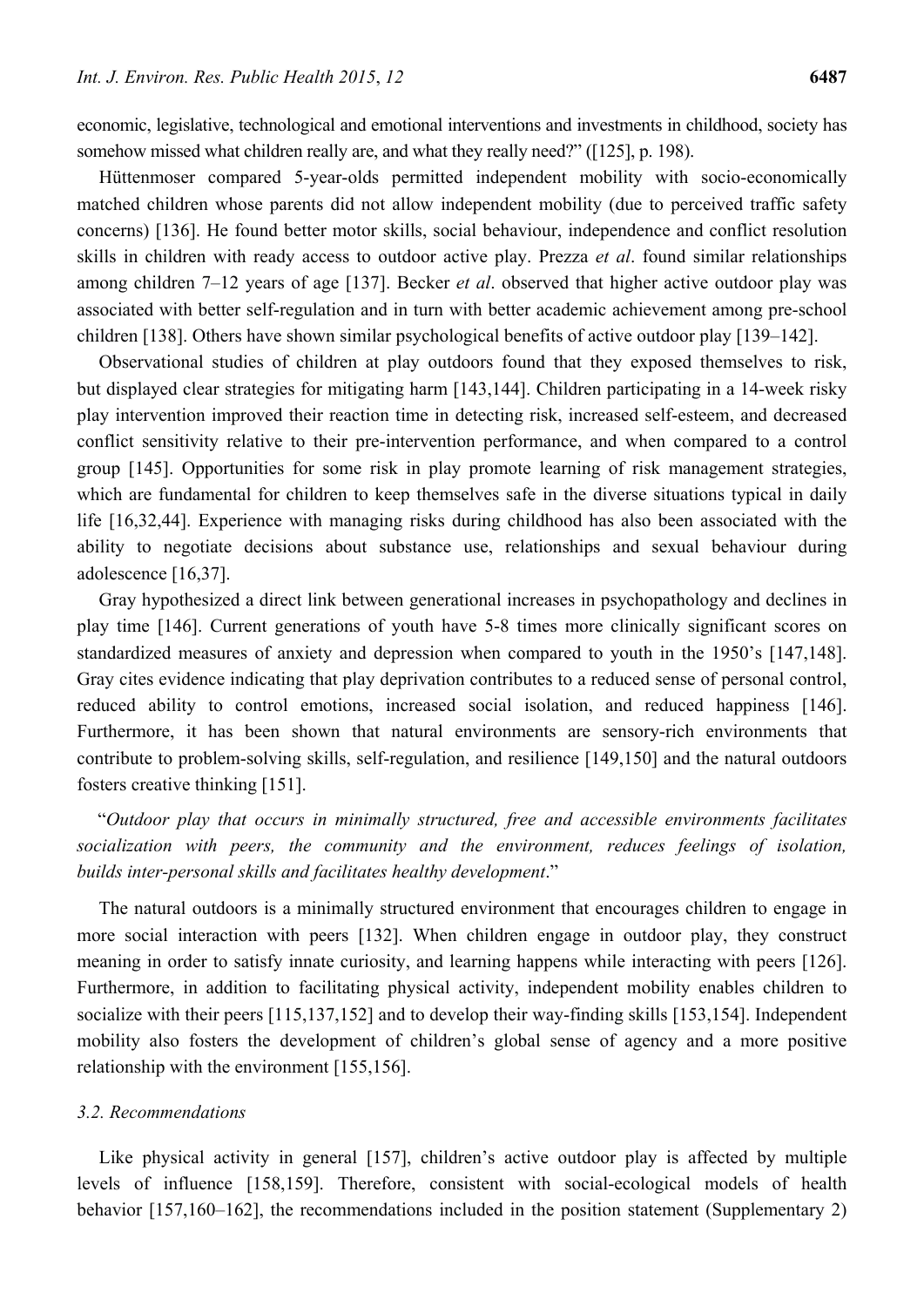target multiple levels of influence including the family, the social environment, the built environment and public policies. In agreement with the Ottawa Charter for Health Promotion [163], the intent is to make the healthy choice the easy choice, and the norm. This could be achieved by: (1) increasing opportunities for children to play outdoors in all settings including their home, school, childcare center, and neighbourhood environments; (2) addressing key barriers to active outdoor play (in particular restrictive design guidelines and the fear of lawsuits related to liability issues); and (3) avoiding exaggeration of risks associated with active outdoor play which may discourage parents from letting their children go outdoors.

#### *3.3. Stakeholder Survey Findings*

During the two and a half weeks that the on-line stakeholder survey was open, 2514 respondents landed on the front page. Responses varied by question (1702 to 1908 responses for close-ended questions; 558 to 641 responses for open-ended questions) with lower rates on questions in the middle to end of the survey. Respondents were from every province and two of the three territories in Canada with the majority living in Ontario (28%), Alberta (22%), British Columbia (16%) and Quebec (11%). International respondents (2%) were from the United States, the United Kingdom, Ireland, Australia and several countries in mainland Europe and Asia. The majority of respondents identified as health professionals (29%), early childhood care providers (16%), government (15%), teachers (12%) and non-government organizations/board members (10%).

For all sections of the *Position Statement* (position, context, evidence, recommendations), the proportion of respondents who strongly agreed or somewhat agreed that the sections were clearly stated ranged from 96% to 98%. The proportion who strongly agreed or somewhat agreed with the message in these sections ranged from 97% to 99% (Table 3). From the open-ended questions, the most frequently occurring concerns and suggestions were in relation to the *Position Statement's* evidence (lack of supporting references—now added), tone (negative and condescending in places) and terminology (e.g., "risk", "hyper-parenting", "loosening the reins"). Changes were made accordingly as described in the Methods. 1008 respondents indicated interest in being supporters of the *Position Statement* once it was finalized.

| <b>Section Title</b> | <b>Section Clearly Stated</b> |            |            |            | <b>Agreement with Section</b> |            |            |            |
|----------------------|-------------------------------|------------|------------|------------|-------------------------------|------------|------------|------------|
|                      | Total N                       | Strongly   | Somewhat   | Combined   | Total N                       | Strongly   | Somewhat   | Combined   |
|                      |                               | Agree      | Agree      | Agreement  |                               | Agree      | Agree      | Agreement  |
| <b>Statement</b>     | 1903                          | 1439       | 410        | 1849       | 1908                          | 1738       | 153        | 1891       |
|                      |                               | $(75.6\%)$ | $(21.5\%)$ | $(97.1\%)$ |                               | $(91.1\%)$ | $(8.0\%)$  | $(99.1\%)$ |
| Context              | 1809                          | 1384       | 374        | 1758       | 1811                          | 1575       | 201        | 1776       |
|                      |                               | $(76.5\%)$ | $(20.7\%)$ | $(97.2\%)$ |                               | $(87.0\%)$ | $(11.1\%)$ | $(98.1\%)$ |
| Evidence             | 1770                          | 1251       | 445        | 1696       | 1773                          | 1438       | 284        | 1722       |
|                      |                               | $(70.7\%)$ | $(25.1\%)$ | $(95.8\%)$ |                               | $(81.1\%)$ | $(16.0\%)$ | $(97.1\%)$ |
| Recommendations      | 1723                          | 1290       | 393        | 1683       | 1727                          | 1388       | 298        | 1686       |
|                      |                               | $(74.9\%)$ | $(22.8\%)$ | (97.7%)    |                               | $(80.4\%)$ | $(17.3\%)$ | $(97.7\%)$ |

**Table 3.** Stakeholder assessment of the *Position Statement's* clarity and stakeholder level of agreement, by section.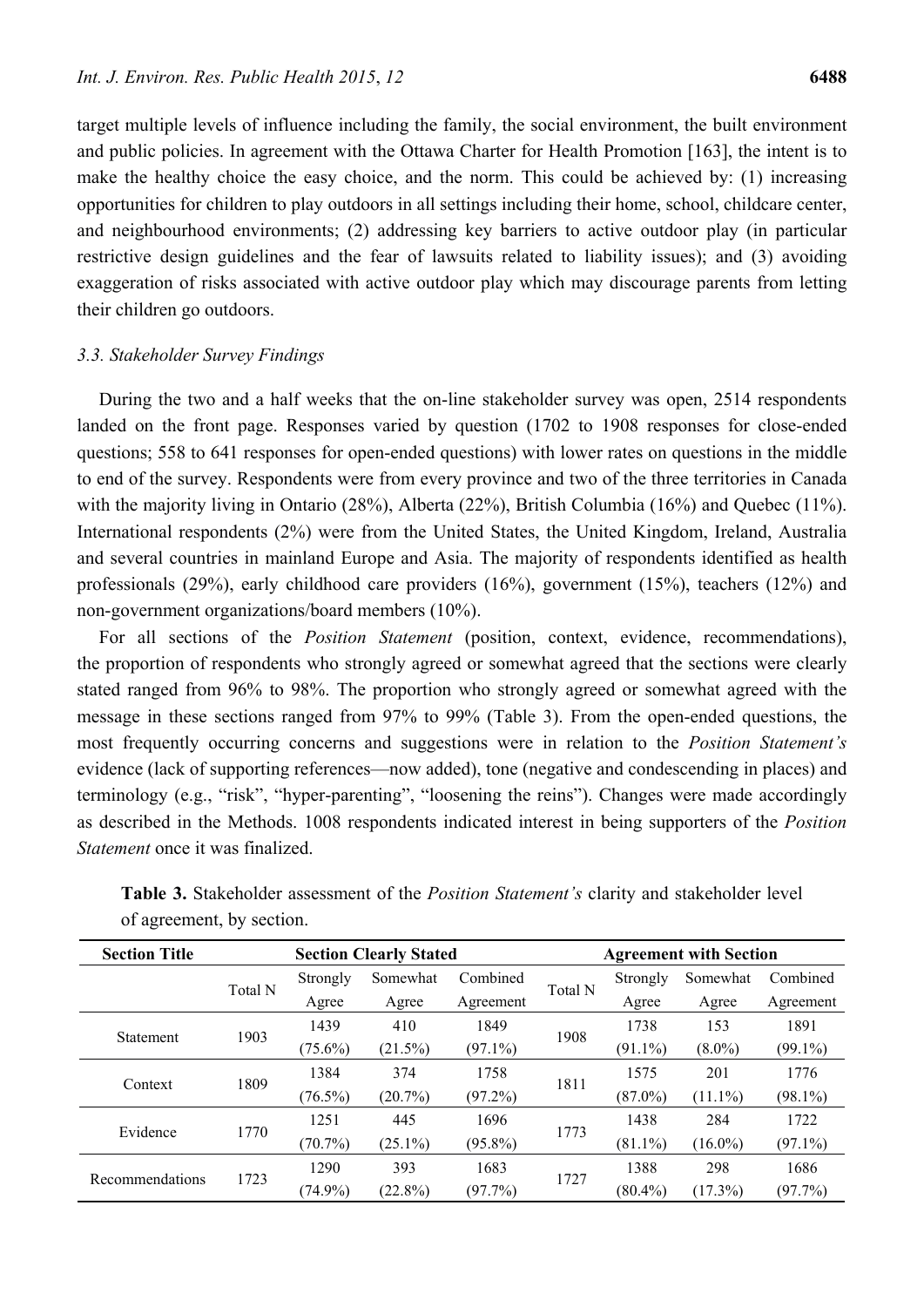The launch of the *Position Statement on Active Outdoor Play* and the release of the ParticipACTION Report Card occurred on June 9th, 2015. The Report Card and *Position Statement* as well as related media and stakeholder toolkit materials are available at www.ParticipACTION.com.

#### **4. Discussion**

The aim of this paper was to provide a thorough and transparent description of the process used to create this evidence-informed *Position Statement on Active Outdoor Play* for use by stakeholders committed to the promotion of healthy active living among children. The multi-sectorial, multi-disciplinary nature of the consensus group, and the extensive stakeholder consultation, were clear strengths of the initiative. Bringing researchers and advocates for physical activity and play in nature and the outdoors together with those from injury prevention, insurance and law created a unique, respectful, and impactful environment where different opinions surfaced and a balanced outcome emerged.

The debate regarding the benefits and harms of active outdoor play has typically pitted injury prevention, insurance and liability concerns against those promoting physical activity and child development. This *Position Statement on Active Outdoor Play* development process has been unique in bringing together professions that have traditionally been at odds to develop an evidence-based position statement that all parties can support. It represents an opportunity to develop a shared national vision that can ensure joint messaging and provide support to agencies across Canada in their efforts to promote active outdoor play locally within their communities.

While bringing groups with sometimes divergent views together was a strength of this process, it predictably came with its challenges. The inability to completely overcome these challenges is reflected by three participating organizations unable to endorse the final *Position Statement* as presented in the results. While these three groups were very supportive of the overall intent of the *Position Statement*, they felt certain aspects exceeded their comfort zone. One specific recommendation was particularly controversial: "Provincial and Municipal Governments: Work together to create an environment where Public Entities are protected from frivolous lawsuits over minor injuries related to normal and healthy outdoor risky active play. This protection would no longer restrict Public Entities to using the Canadian Standards Association CAN/CSA Z614 "Children's Playspaces and Equipment" as a guide for the design of outdoor play spaces and as a requirement for the funding of these spaces. An increased investment in natural play spaces in all neighbourhoods is encouraged." From the comments of the concerned organizations their interpretation of this recommendation is that removing the *requirement* of all outdoor play spaces adhering to this guideline will somehow place children at unacceptable risk. Despite this concern we elected to leave this recommendation in. There are several lines of reasoning for this decision.

1. We believe the CSA Z614 Standards need to be re-examined to ensure that they consider the latest injury data and research on children's outdoor play and the importance of risky play in children's health and development. Because currently funding tends to be tied to meeting CSA Standards, we are not convinced that the other side of the healthy development equation (i.e., health benefits of play with an element of risk) are adequately considered in the science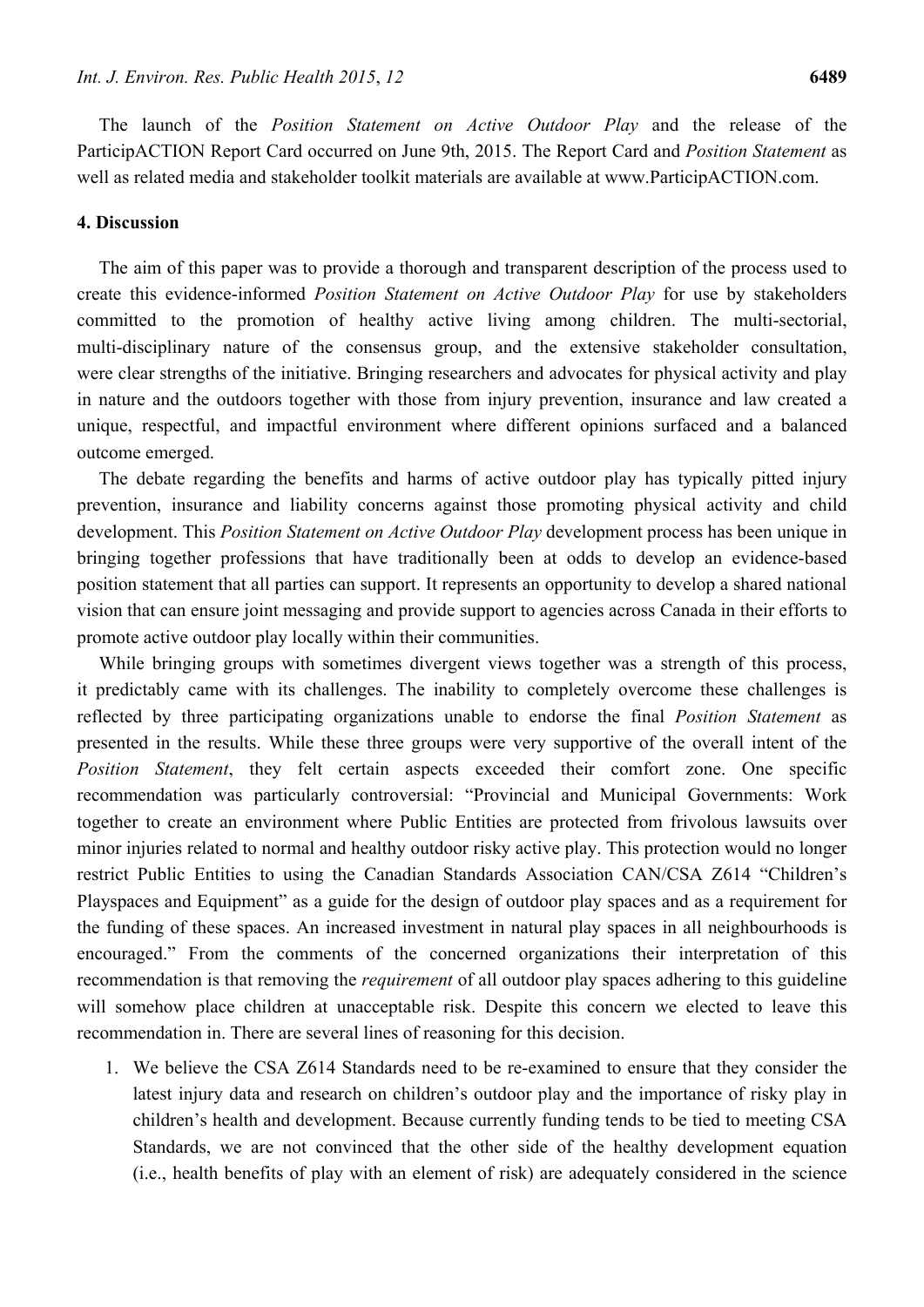and injury statistics used to date. We know very little about how the denominator of "child use hours" is considered when interpreting injury statistics.

- 2. Of the nearly 2,000 stakeholder survey respondents (a presumably informed sample) 21/1 199 comments provided even mentioned CSA (positive or negative) suggesting that to the larger sector represented by stakeholders sufficiently engaged to not only answer the survey but provide comments is generally supportive of this recommendation.
- 3. Based on the experience of many on consensus group, the CSA guideline is frequently cited by school and recreation administrators as a barrier to the development of more nature-based play spaces. The CSA Z614 Standards' focus on structures, equipment, and surfacing materials [164] results in play spaces that are more likely to consist of equipment than natural play environments with loose materials and as the *Position Statement* points out, this may limit children's interest, enjoyment and participation. The research indicates that play in nature is more complex and diverse than equipment based playgrounds, and is longer in duration [130,131,165,166]. Play in nature also increases moderate-to-vigorous physical activity [167]) and light to moderate physical activity among children [168,169]. Play in nature fosters self-determination [149] and helps children with emotional and behavioural problems [170,171]. Natural play environments are also more gender neutral and offer more gender equity [172].
- 4. From the consensus group deliberations, the comments received in the stakeholder survey, and the evidence supporting natural play spaces for children, there is ample support to consider alternate options to the CAN/CSA Z614 guideline. We are not recommending the elimination of the guideline, but rather revision or allowance of alternate approaches. For example, the guideline could be revised to better accommodate natural play spaces; the guidelines could allow for other guidelines to apply; or a different approach (e.g., Play Safety Forum: Managing Risk in Play Provision [173]) could be employed.
- 5. Finally, a very engaged youth group submitted the following quote after in-depth discussions on the *Position Statement*: "From our experience as Canadian young people, this statement coincides with what we believe contributes to fun, healthy, and active child development. From our perspective, which stems from our research and personal experience, this statement accurately identifies priorities for child active outdoor play." (Child health 2.0 Youth Advisory Board and Child health 2.0 Research Team). While it could be argued that this group is not intimately familiar with CSA guidelines, their resounding support provides a further layer of reassurance that the core intent of the *Position Statement* is aligned with what youth want.

Play is an important childhood need, so fundamental it is enshrined in the United Nations Convention on the Rights of the Child [11,174]. The accompanying systematic reviews to this paper highlight the particular importance of active outdoor play for children's health and development [43,46]. Yet recent decades have seen a trend toward greater monitoring and restrictions on children's play, and currently half of Canadian children play actively outdoors for fewer than 3 hours per week [18]. International child health experts have expressed concern over this low level of active outdoor play. The U.S. Centers for Disease Control Obesity Center Director wrote that opportunities for play may be the "only requirement" for increasing children's physical activity [175]. Similarly, Burdette & Whitaker argued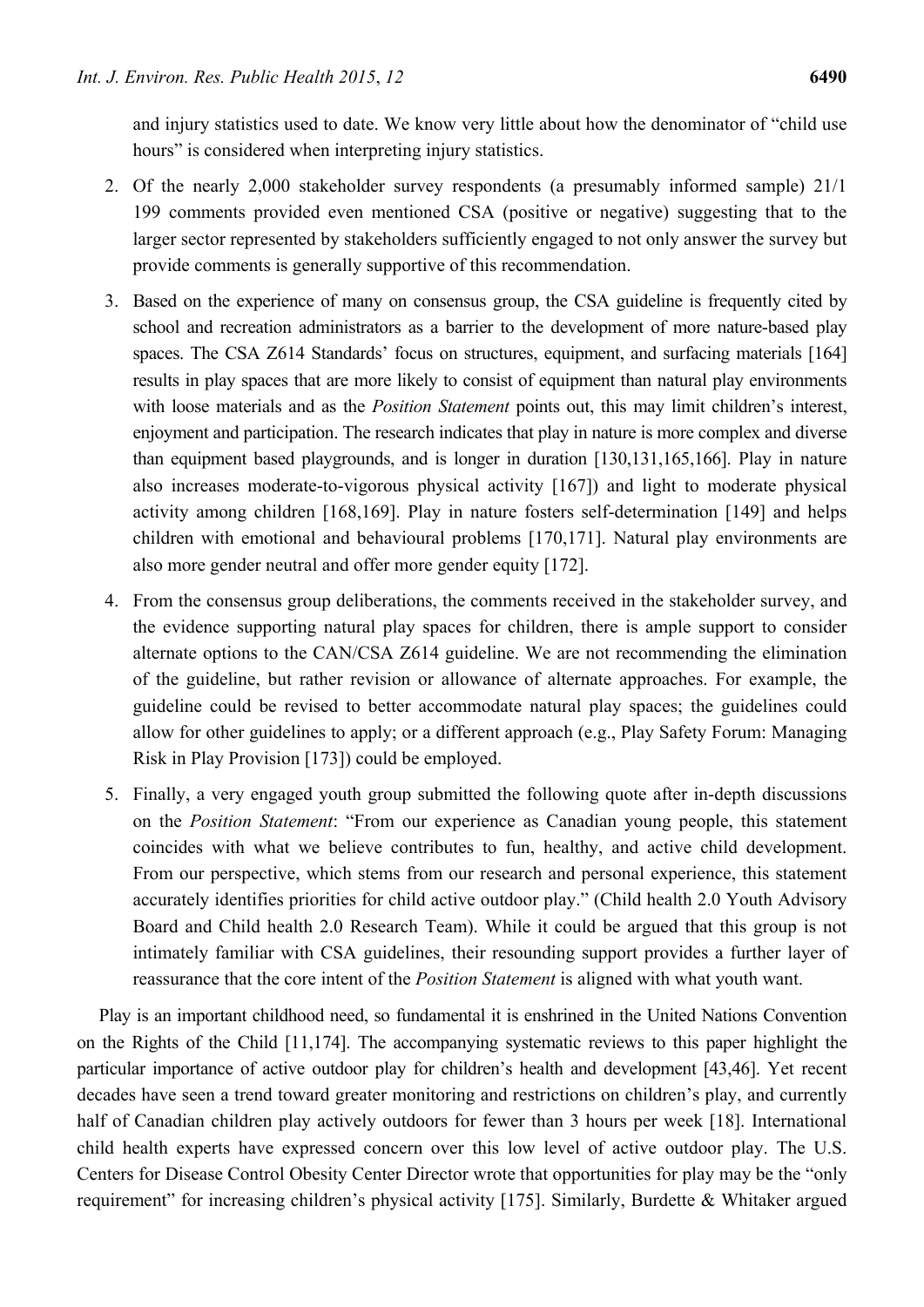that play can *"improve all aspects of children's well-being: physical, emotional, social, and cognitive*" [176].

The UK's Play Safety Forum's [36] 2008 position statement encouraging provision of risky play was endorsed inter alia by the UK government's Health and Safety Executive and facilitated shifting their approach to play provision [177]. To our knowledge, this *Position Statement* is the first to fully disclose, document, and have peer-reviewed the process undertaken and the outcomes achieved. With our broad sector representation, the rigour of the *Position Statement* development process, and accompanying national social marketing campaign, we are aiming to shift Canadians' approach towards and anxiety around children's active outdoor play with targeted messaging for all relevant stakeholders. Campaigns like this have been successful in influencing policies and practices in the past [60].

Parental and societal anxieties, attitudes about social dangers, and perceptions of the value of free play and outdoor autonomy exert a strong influence on children's outdoor risky play opportunities [16,27,81,158,178–182]. A shift in perceptions of risk is necessary, changing from a perspective of danger and harm to one of challenge, adventure and opportunity. Previous work such as Nieheus *et al.*'s Opportunity for Adventure risk reframing intervention, has suggested that such a shift is possible, [183,184,185]. They describe several 'aha' moments whereby intervention participants realize the potential negative impacts of having a fearful approach to children's risky play and the benefits of supporting children's health risk taking. For example, parents (all mothers) commonly expressed wanting to raise independent children, and through the session realizing that their own anxiety-based care-giving was limiting their children's opportunities for the new experiences and challenges necessary for self-sufficiency. Interventions to encourage outdoor risky play opportunities may particularly resonate for fathers, who are more likely than mothers to engage in risky play and endorse risk taking as important for facilitating children's physical development and self-confidence [32,186–188]. Research could incorporate instruments such as the Tolerance of Risk in Play Scale (TRiPS), to assess differences or changes in attitudes [189].

Recent evidence has also shown that risk-reframing (less fear and greater appreciation for risky play) can be successfully achieved through a training intervention in early childhood pre-service teachers [190]. Also, the theoretical underpinning of early childhood pedagogy may be important in the alignment of early childhood teachers' beliefs and practices relating to risky outdoor play. An early childhood teacher education that focuses on theories on the individual's interrelationship with the environment through perception and utilization of affordances, where children's learning is put in direct relation to their actions in various environments, coupled with a strong emphasis on early childhood teachers' own practical skills of physical active and outdoor play seems to enhance children's opportunity of active outdoor play in child care institutions [191].

The release of the *Position Statement* will benefit greatly from the proactive distribution, public relations and media strategy prepared to maximize the reach and impact of the release of the ParticipACTION Report Card [60]. Through the Report Card, the *Position Statement* will directly reach relevant government and non-government organizations whose work touches child and youth physical activity across Canada. The general public, parents, and youth will also be reached indirectly through the media and directly through public-facing communications channels (social media, blog, website) of ParticipACTION and collaborating organizations (see author list and affiliations). To reach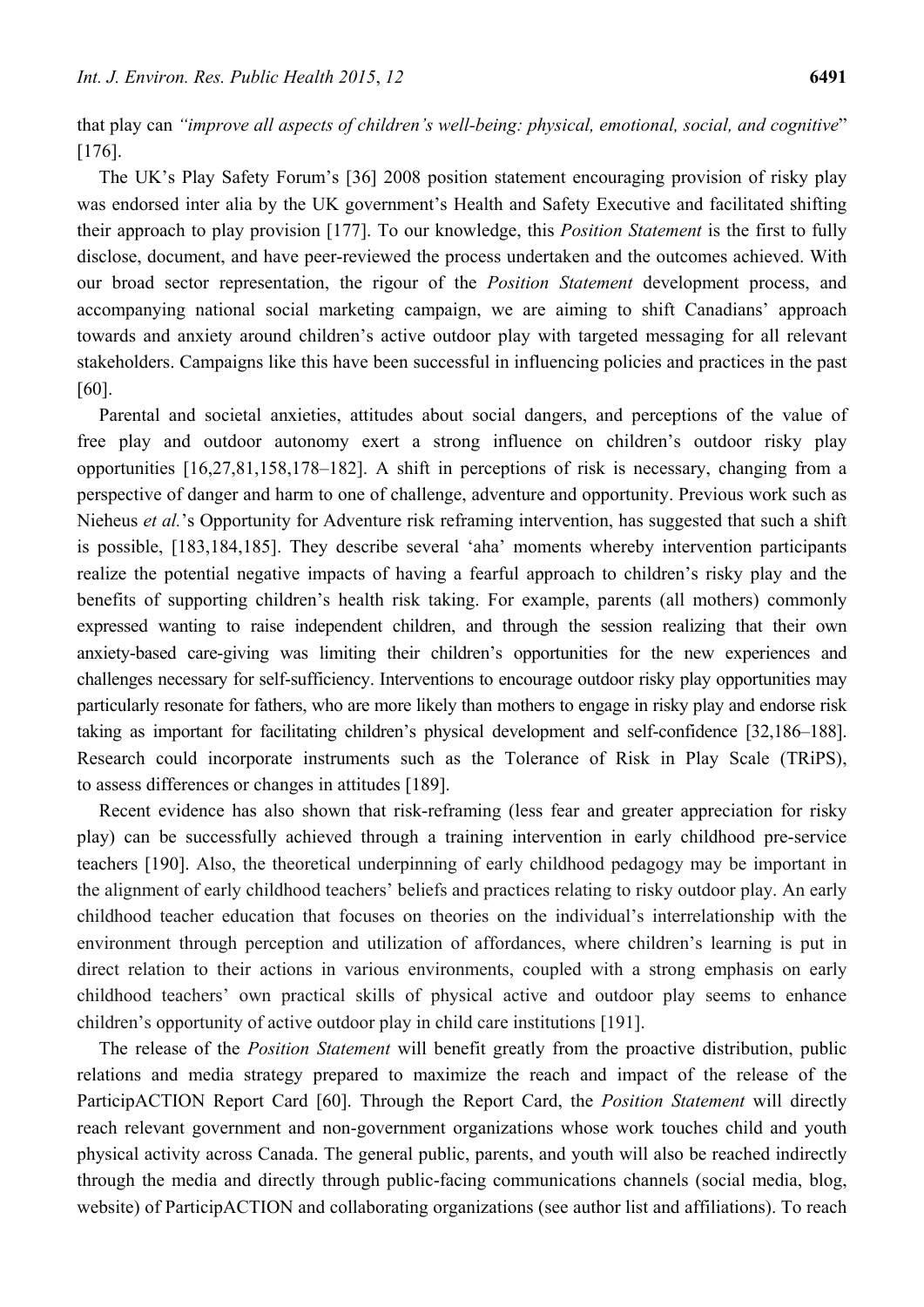the audiences specifically identified within the *Position Statement,* it will be further shared by the collaborating organizations through their networks. Post release, evaluation will occur as part of the larger Report Card evaluation plan, including tracking of distribution, media impressions, hits and quality, website traffic, and social media reach and engagement among Canadians. Surveys of Report Card users and debrief meetings with ParticipACTION's strategic partners and collaborating individuals and organizations will provide insight into the perceived impact of the *Position Statement,*  and report Card, within each province and territory.

In addition to dissemination and evaluation plans, efforts to ignite action to advance the advice contained in the *Position Statement* were initiated during the development process. For example, the Active Canada 20/20 Active Play Action Group began soliciting funding to develop a supportive tool-kit to implement recommendations contained in the *Position Statement* before it was even released. Similar coordinated and proactive planning was done by The Lawson Foundation and ParticipACTION. This proactive coordination should help give life to the *Position Statement* in a timely fashion.

While this paper and the accompanying systematic reviews [43,46] provide substantial evidence supporting our *Position Statement*, there are many future research needs; a list of research priorities is provided below.

- Future research should further compare the benefits and harms between active play in natural environments and other outdoor environments, as current evidence is mixed. For instance, Coe *et al.* [192] found that children (aged 3–5 years) were more active in natural environments, while another study indicated that both natural and traditional playgrounds interventions can increase the time spent in moderate-to-vigorous physical activity, but the more traditional playground interventions were more effective at increasing physical activity in children (aged 8–9 years)[192].
- Future research should also evaluate promising approaches to risk reframing, especially regarding the perceptions that society has on the role of women who are responsible for the care of children. Despite societal changes, mothers tend to remain responsible for the care of children and the accompanying risk management. This responsibility felt by mothers, influences their children's outdoor play [193].
- Research that concurrently considers the benefits and harms of active outdoor play is required, including exploring age and gender-related differences. Research tends to study the benefits and harms in isolation rather than looking at the overall health and well-being of the child.
- Further research that investigates if engagement in active outdoor play and risky play during the childhood years offers some protection against unintentional injuries during the adolescent and adult years is required. For example, what risk management skills are gained by these experiences and how do they influence the individual's ability to navigate risks in different environments and circumstances both short- and long-term?
- Further research is needed to assess the influence of active outdoor play and risky play on children's risk management. A 14-week risky play intervention that showed improved reaction time in detecting risk [145] provides emerging evidence. Additional research should explore the influence on executive functioning and on real-world risk decision-making.
- Injury surveillance that includes measures of exposure would provide a more accurate sense of the likelihood of serious injury while engaged in active outdoor play. Nauta *et al*.'s [85]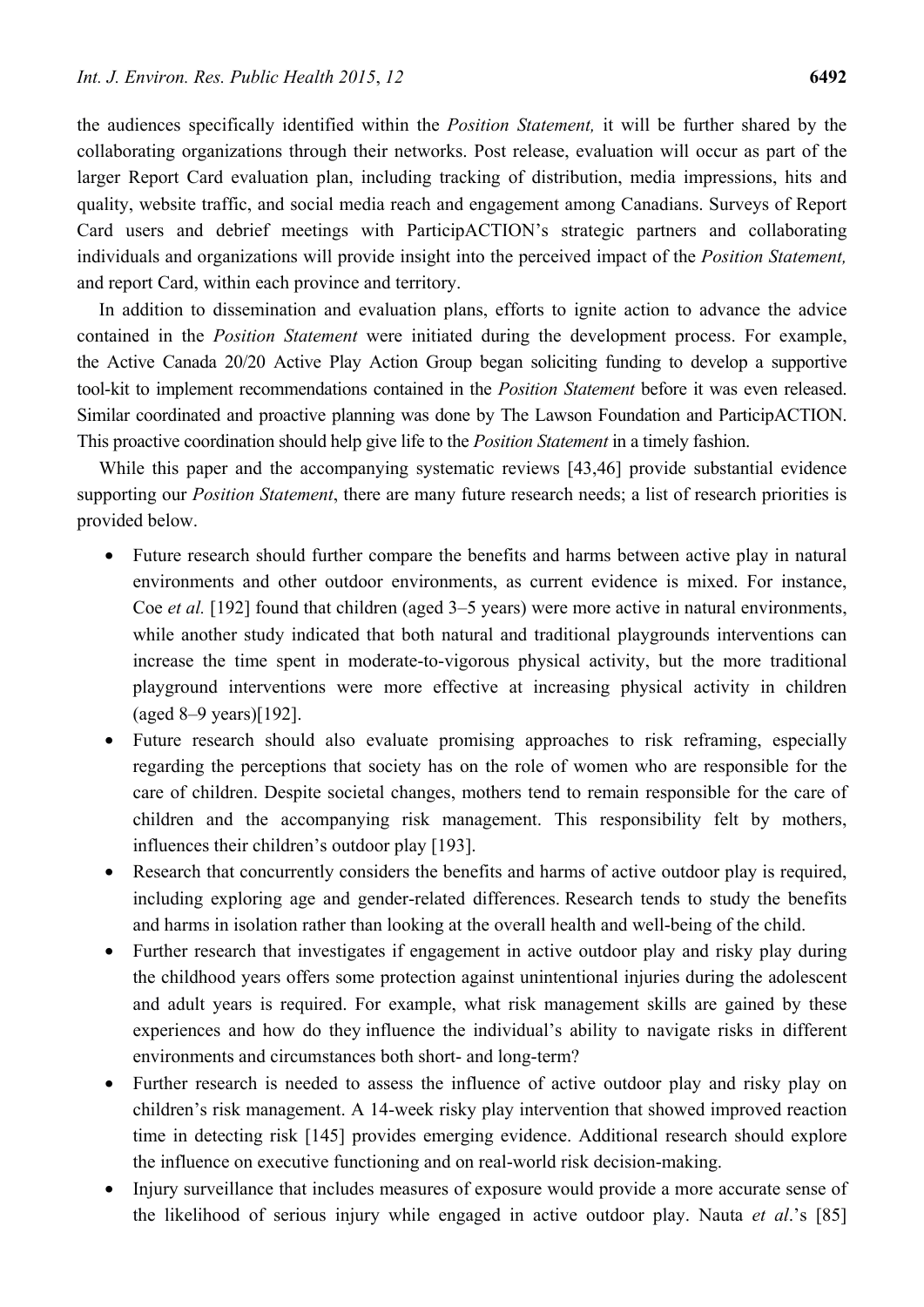systematic review indicated lower injury rates for unstructured play, compared to sports and active transportation, when the magnitude of exposure was considered. Consistency in measurement strategies and definitions of serious injury would also improve estimates.

- Additional research on the barriers and enablers for parents, teachers, care-providers and policy-makers to promote and facilitate active outdoor play that is required to inform and improve future interventions.
- More evidence from stronger research designs (e.g., randomized controlled trials) with valid and reliable measures is needed.

#### **5. Conclusions**

There is broad support from the published literature, the consensus group, and the stakeholders consulted that the optimal balance between health promotion through active outdoor and risky play, and injury prevention and safety concerns, has been lost for children today. The *Position Statement on Active Outdoor Play* presented here is intended to facilitate a recalibration of attitudes, practices, policies,

and ultimately normative behaviors to promote healthy child growth and development.

#### **Acknowledgements**

The preparation of this *Position Statement* was made possible through funding from The Lawson Foundation, the Healthy Active Living and Obesity Research Group at the Children's Hospital of Eastern Ontario, the KidActive—Healthy Kids, Communities and Outdoors grant from the Ontario Ministry of Health and Long-Term Care Healthy Communities Fund (HCF) Program Stream, and ParticipACTION. We would like to acknowledge the early participation in this process by Shannon Devane, Pamela Fuselli and Claire LeBlanc.

#### **Author Contributions**

Mark Tremblay, Casey Gray, Shawna Babcock, Katherine Janson and Christine Alden served as the Steering Committee for the development of the *Position Statement*. Mark Tremblay, Casey Gray, Katherine Janson and Mariana Brussoni orchestrated the development and writing of the *Position Statement*. Joel Barnes administered, collated and analyzed the stakeholder survey. Mark Tremblay, Casey Gray, Richard Larouche, Katherine Janson and Mariana Brussoni wrote the manuscript. All authors participated in the *Position Statement* development meeting, contributed expertise and content to the position statement, revised the paper critically for important intellectual content, and provided final approval of the version to be published.

#### **Conflicts of Interest**

The authors declare no conflict of interest.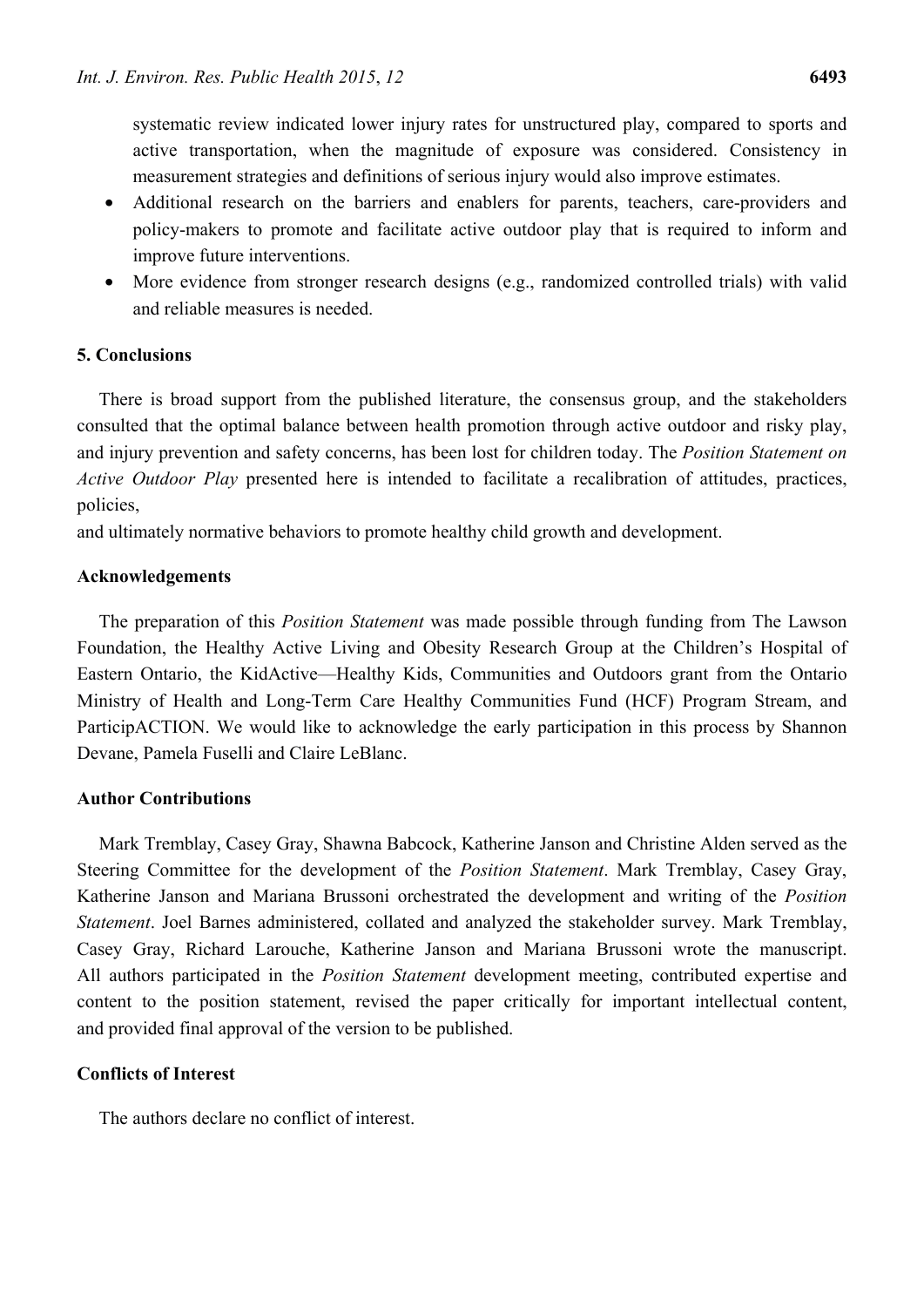## **References**

- 1. World Health Organization. *Global Action Plan for the Prevention and Control of Noncommunicable Diseases 2013–2020*; World Health Organization: Geneva, Switzerland, 2013.
- 2. United Nations General Assembly. *Political Declaration of the High-level Meeting of the General Assembly on the Prevention and Control of Non-communicable Diseases*. Available online: http://www.who.int/nmh/events/un\_ncd\_summit2011/political\_declaration\_en.pdf (accessed on

21 April 2015).

- 3. *Global Recommendations on Physical Activity for Health*; World Health Organization: Geneva, Switzerland, 2010.
- 4. *Progress in Preventing Childhood Obesity: How Do We Measure Up?*; Koplan, J.P., Liverman, C.T., Kraak, V.I., Wisham, S.L., Eds.; Institute of Medicine, National Academies Press: Washington, DC, USA, 2007.
- 5. Kohl, H.W.; Craig, C.L.; Lambert, E.V.; Inoue, S.; Alkandari, J.R.; Leetongin, G.; Kahlmeier, S.; for the Lancet Physical Activity Series Working Group. The pandemic of physical inactivity: Global action for public health. *Lancet* **2012**, *380*, 294–305.
- 6. Ng, M.; Fleming, T.; Robinson, M.; Thomson, B.; Graetz, N.; Margono, C.; Mullany, E.C.; Biryukov, S.; Abbafati, C.; Abera S.F.; *et al*. Global, regional, and national prevalence of overweight and obesity in children and adults during 1980–2013: A systematic analysis for the Global Burden of Disease Study 2013. *Lancet* **2014**, *384*, 766–781.
- 7. Hallal, P.C.; Andersen, L.B.; Bull, F.C.; Guthold, R.; Haskell, W.; Ekelund, U.; for the Lancet Physical Activity Series Working Group. Global physical activity levels: Surveillance progress, pitfalls, and prospects. *Lancet* **2012**, *380*, 230–240.
- 8. Tremblay, M.S.; Gray, C.E.; Akinroye, K.; Harrington, D.; Katzmarzyk, P.T.; Lambert, E.V.; Liukkonen, J.; Maddison, R.; Ocansey, R.T.; Onywera, V.O.; *et al*. Physical activity of children: A global matrix of grades comparing 15 countries related to the physical activity of children. *J. Phys. Act. Health* **2014**, *11*, 113–125.
- 9. Janz, K.F.; Burns, T.L.; Levy, S.M. Tracking of activity and sedentary behaviors in childhood: The Iowa bone development study. *Amer. J. Prev. Med.* **2005**, *29*, 171–178.
- 10. Biddle, S.J.H.; Pearson, N.; Ross, G.; Braithwaite, R. Tracking of sedentary behaviours of young people: A systematic review. *Prev. Med.* **2010**, *51*, 345–351.
- 11. Tremblay, M.S.; Onywera, V.; Adamo, K.B. A child's right to healthy active living—Building capacity in Sub-Saharan Africa to curb the impending physical activity transition: The KIDS-CAN Research Alliance. In *20th Anniversary of the Convention on the Rights of the Child*; Bennett, S., Pare, M., Eds.; University of Ottawa Press: Ottawa, Canada, 2010.
- 12. *Director-General Announces New Initiative to End Childhood Obesity*; World Health Organization: Geneva, Switzerland, 2014.
- 13. *Commission on Ending Childhood Obesity—About the Work of the Commission*; World Health Organization: Geneva, Switzerland, 2014.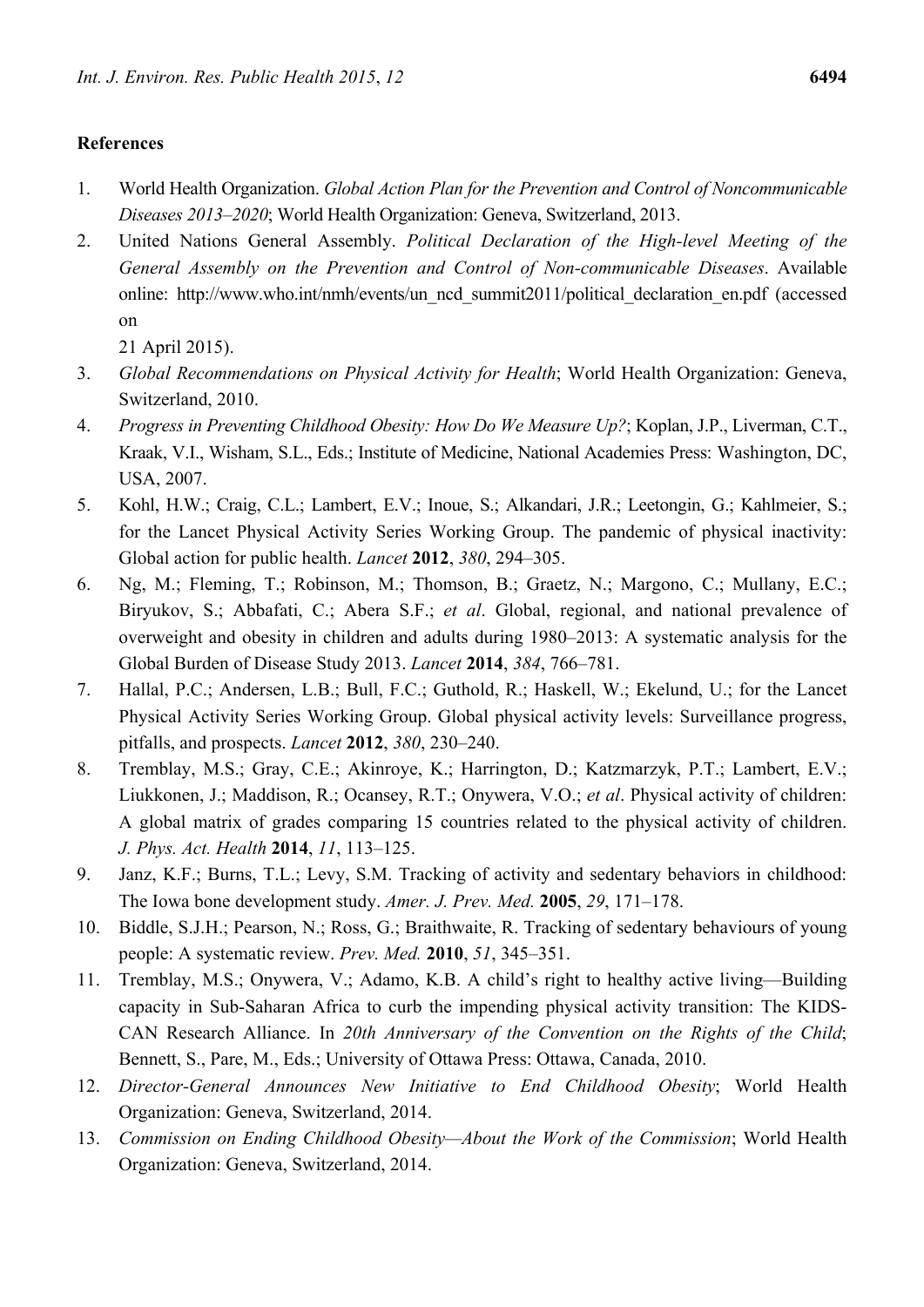- 14. Siddiqi, A.; Irwin, L.G.; Hertzman, C. *Evidence Report for the Commission on the Social Determinants of Health*; Commission on the Social Determinants of Health, World Health Organization: Geneva, Switzerland, 2007; p.15.
- 15. Bassett, D.R.; John, D.; Conger, S.A.; Fitzhugh, E.C.; Coe, D.P. Trends in physical activity and sedentary behaviors of U.S. youth. *J. Phys. Act. Health* **2014**, doi:10.1123/jpah.2014-0050.
- 16. Veitch, J.; Bagley, S.; Ball, K.; Salmon, J. Where do children usually play? A qualitative study of parents' perceptions of influences on children's active free-play. *Health Place* **2006**, *12*, 383–393.
- 17. Valentine, G.; McKendrck, J. Children's outdoor play: Exploring parental concerns about children's safety and the changing nature of childhood. *Geoforum* **1997**, *28*, 219–235.
- 18. Active Healthy Kids Canada. *Is Active Play Extinct? Report Card on the Physical Activity of Children and Youth*; Active Healthy Kids Canada: Toronto, Canada, 2012.
- 19. Hofferth, S.L.; Sandberg, J.F. Changes in American children's use of time, 1981–1997. In *Children at the Millennium: Where have We Come from, Where are We Going?*; Owens, T., Hofferth, S.L., Eds.; Elsevier Science: Amsterdam, The Netherlands, 2001; pp. 193–229.
- 20. Hofferth, S.L.; Sandberg, J.F. How American children spend their time. *J. Marriage Fam*. **2001**, *63*, 295–308.
- 21. Hofferth, S.L. Changes in American children's time—1997 to 2003. *Electron. Int. J. Time Use Res*. **2009**, *6*, 26–47.
- 22. Skar, M.; Krogh, E. Changes in children's nature-based experiences near home: From spontaneous play to adult-controlled planned and organised activities. *Child. Geogr.* **2009**, *7*, 339–354.
- 23. Rideout, V.J.; Foehr, U.G.; Roberts, D.F. *GENERATION M2 Media in the Lives of 8- to 18-Year-Olds*; A Kaiser Family Foundation Study. Kaiser Family Foundation: Menlo Park, CA, USA, 2010.
- 24. *Social Determinants of Health and Well-being among Young People. Health Behaviour in School-aged Children (HBSC) Study: International Report from the 2009/2010 Survey (Health Policy for Children and Adolescents, No. 6)*; Currie, C.; Zanotti, C.; Morgan, A.; Currie, D.; de Looze, M.; Roberts, C.; Samdal, O.; Smith, O.R.F*.*; Barnekow, V., Eds.; WHO Regional Office for Europe: Copenhagen, Denmark, 2012.
- 25. Colley, R.C.; Garriguet, D.; Janssen, I.; Craig, C.L.; Clarke, J.; Tremblay, M.S. Physical activity of Canadian children and youth: Accelerometer results from the 2007 to 2009 Canadian health measures survey. *Health Rep.* **2011**, *22*, 15–24.
- 26. Larson, L.R.; Green, G.T.; Cordell, H.K. Children's time outdoors: Results and implications of the national kids survey. *J. Park Recreat. Adm.* **2011**, *29*, 1–20.
- 27. Carver, A.; Timperio, A.; Crawford, D. Playing it safe: The influence of neighbourhood safety on children's physical activity. A review. *Health Place* **2008**, *14*, 217–227.
- 28. Clements, R. An investigation of the status of outdoor play. *Contemp. Issues Early Child.* **2004**, *5*, 68–80.
- 29. Rivara, F. Counterpoint: Minor injuries may not be all that minor. *Inj. Prev*. **2011**, *17*, 149–150.
- 30. Pless, I.B. On preventing all injuries. *Inj. Prev*. **2012**, *18*, 285–286.
- 31. Molcho, M.; Pickett, W. Some thoughts about "acceptable" and "non-acceptable" childhood injuries. *Inj. Prev*. **2011**, *17*, 147–148.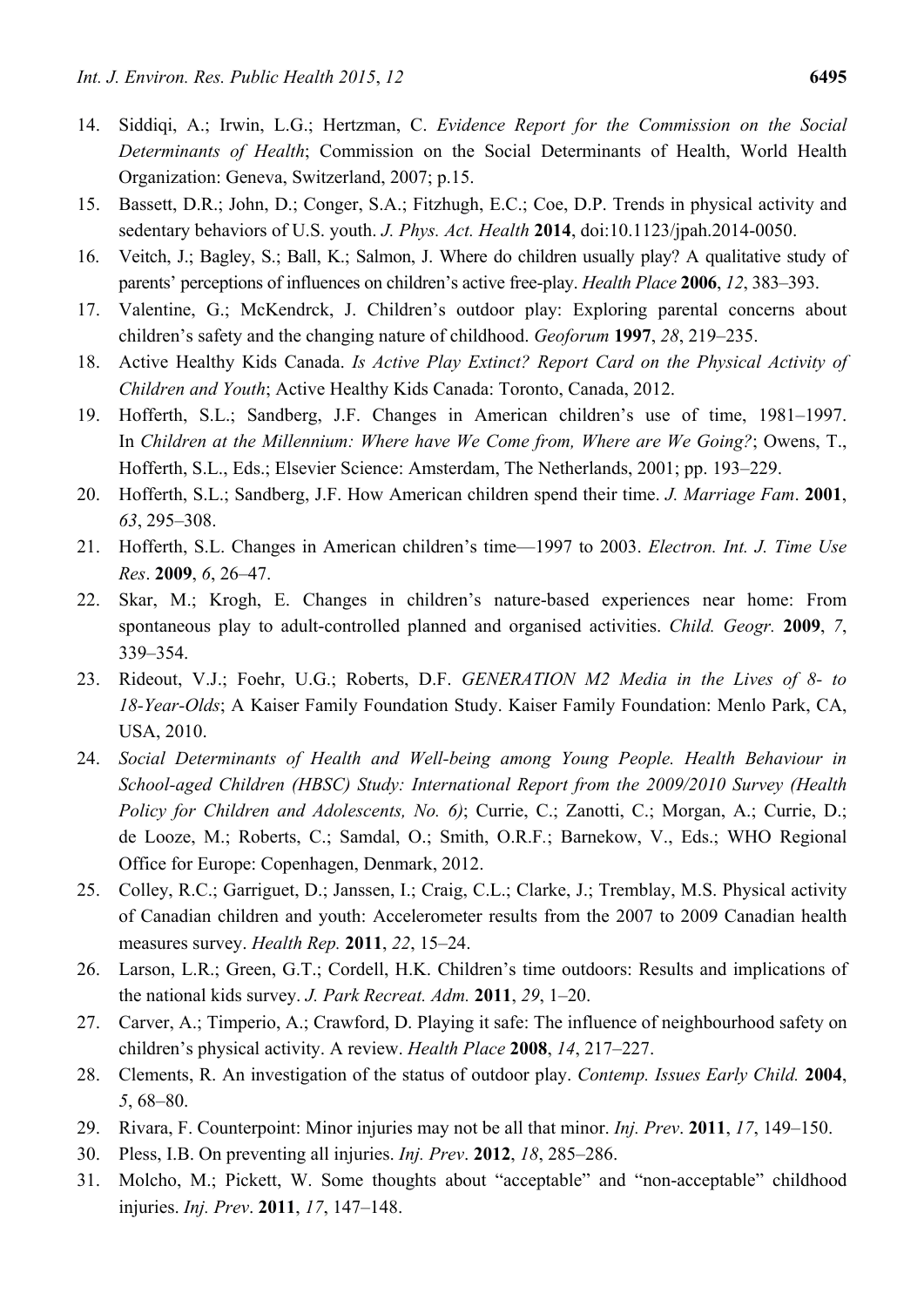- 32. Brussoni, M.; Olsen, L. L.; Pike, I.; Sleet, D. Risky play and children's safety: Balancing priorities for optimal child development. *Int. J. Environ. Res. Public Health* **2012**, *9*, 3134–3138.
- 33. Fuselli, P.; Yanchar, N.L. Preventing playground injuries. *Paediatr. Child Health* **2012**, *17*, 328–330.
- 34. Wyver, S.; Tranter, P.; Naughton, G.; Little, H.; Sandseter, E.B.H; Bundy, A. Ten ways to restrict children's freedom to play: The problem of surplus safety. *Contemp. Issues Early Child*. **2010**, *11*, 263–277.
- 35. Brussoni, M.; Brunelle, S.; Pike, I.; Sandseter, E.B.H.; Herrington, S.; Turner, H.; Belair, S.; Logan, L.; Fuselli, P.; Ball, D.J. Can child injury prevention include healthy risk promotion? *Inj. Prev.* **2014**, doi:10.1136/injuryprev-2014-041241.
- 36. Play Safety Forum. *Managing Risk in Play Provision: A Position Statement*; National Children's Bureau: London, UK, 2008.
- 37. Ungar, M. *Too Safe for Their Own Good*; McClelland & Stewart Publishers: Toronto, Canada, 2007.
- 38. Dombrowski, S.C.; LeMasney, J.W.; Ahia, C.E.; Dickson, S.A. Protecting children from online sexual predators: Technological, psychoeducational, and legal considerations. *Prof. Psychol. Res. Proc.* **2004**, *3*, 65–73.
- 39. Browne, K.D.; Hamilton-Giachritsis, C. The influence of violent media on children and adolescents: A public-health approach. *Lancet* **2005**, *365*, 702–710.
- 40. Borghese, M.M.; Tremblay, M.S.; Leduc, G.; Boyer, C.; Bélanger, P.; LeBlanc, A.G.; Francis, C.; Chaput, J.P. Independent and combined associations of total sedentary time and television viewing time with food intake patterns of 9- to 11-year-old Canadian children. *Appl. Physiol. Nutr. Metab*. **2014**, *39*, 937–943.
- 41. Spengler, J.D.; Sexton, K. Indoor air pollution: A public health perspective. *Science* **1983**, *221*,  $9 - 17$ .
- 42. Jones, A.P. Asthma and domestic air quality. *Soc. Sci. Med*. **1991**, *47*, 755–764.
- 43. Gray, C.; Gibbons, R.; Larouche, R.; Hansen Sandseter, E.B.; Bienenstock, A.; Brussoni, M.; Chabot, G.; Herrington, S.; Janssen, I.; Pickett, W.; *et al*. What is the relationship between outdoor time and physical activity, sedentary behaviour, and physical fitness in children? A systematic review. *Int. J. Environ. Res. Public Health* **2015**, *12*, 6455–6474.
- 44. Sandseter, E.B.H.; Kennair, L.E.O. Children's risky play from an evolutionary perspective: The anti-phobic effects of thrilling experiences. *Evol. Psychol.* **2011**, *9*, 257–284.
- 45. Engelen, L.; Bundy, A.C.; Naughton, G.; Simpson, J.M.; Bauman, A.; Ragen, J.; Baur, L.; Wyver, S.; Tranter, P.; Niehues, A.; *et al*. Increasing physical activity in young primary school children—It's child's play: A cluster randomised controlled trial. *Prev. Med.* **2013**, *56*, 319–325.
- 46. Brussoni, M.; Gibbons, R.; Gray, C.; Ishikawa, T.; Sandseter, E.B.H.; Bienenstock, A.; Chabot, G.; Fuselli, P.; Herrington, S.; Janssen, I.; *et al*. What is the relationship between risky outdoor play and health in children? A systematic review. *Int. J. Environ. Res. Public Health*  **2015**, *12*, 6423–6454.
- 47. Wallach, F. Playground safety: What did we do wrong? *Park Recreat*. **1992**, *27*, 52–57.
- 48. Hoffman, D.M. Risky investments: Parenting and the production of the resilient child. *Health Risk Soc.* **2010**, *12*, 385–394.
- 49. Harm Definition. Available online: www.merriam-webster.com/dictionary/harm (accessed on 2 April 2015)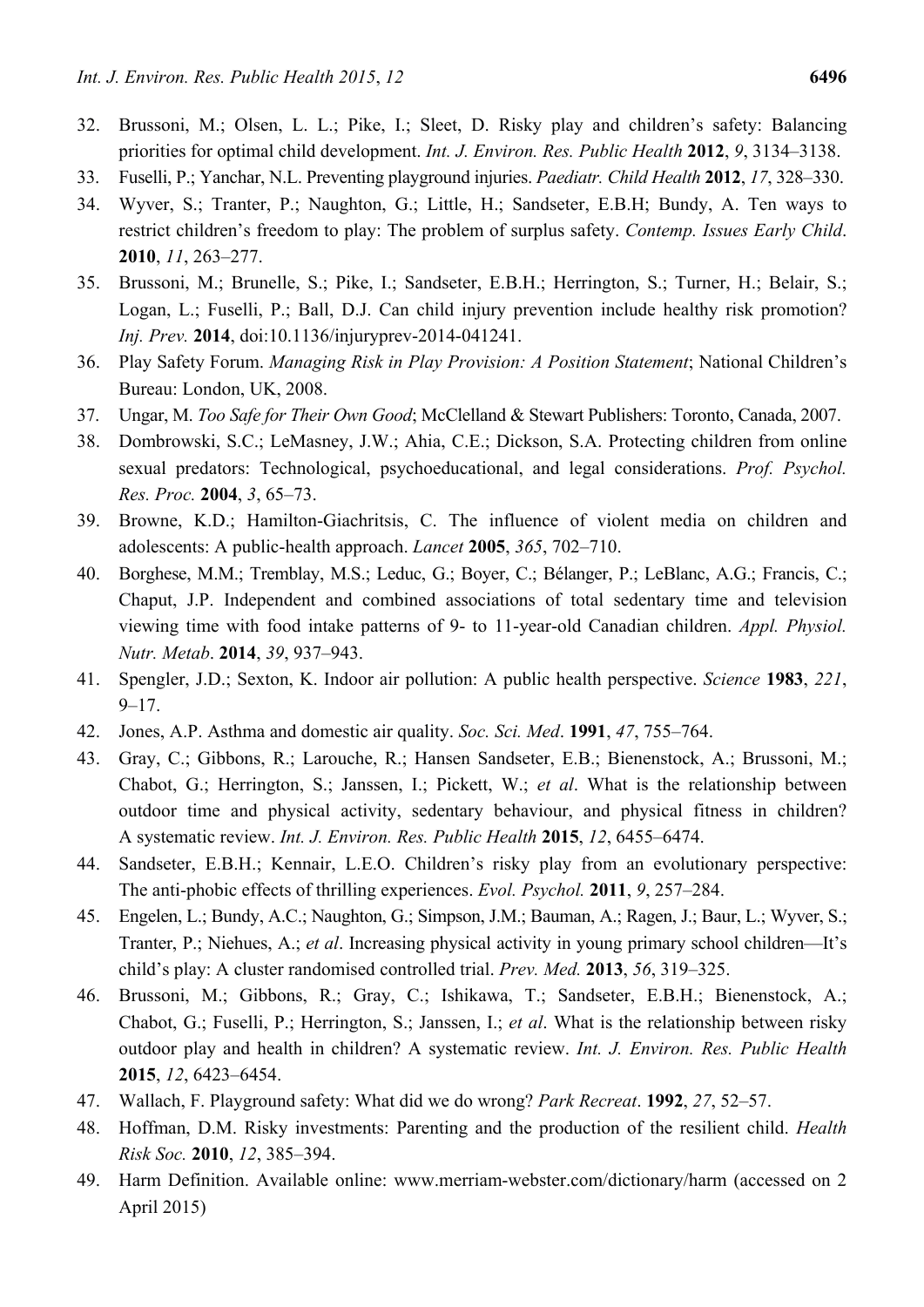- 50. Hazard Definition. Available online: www.merriam-webster.com/dictionary/hazard (accessed on 2 April 2015)
- 51. Einboden, R.; Rudge, T.; Varcoe, C. Producing children in the 21st century: A critical discourse analysis of the science and techniques of monitoring early child development. *Health* **2013**, *17*, 549–566.
- 52. Ashton-James, C.E.; Kushley, K.; Dunn, E.W. Parents reap what they sow: Child-centrism and parental well-being. *Soc. Psychol. Personal. Sci*. **2013**, *4*, 635–642.
- 53. Carvell, D.; Currie, J.; MacLeod, W.B. Accidental death and the rule of joint and several liability. *RAND J. Econ.* **2012**, *43*, 51–77.
- 54. Nature Definition: Available online: http://www.oxforddictionaries.com/definition/english/nature (accessed on 2 April 2015).
- 55. Bouchard, C.; Shephard, R.J. Physical activity, fitness and health: The model and key concepts. In *Physical Activity, Fitness and Health: International Proceedings and Consensus Statement*; Bouchard, C., Shephard, R.J., Stephens, T., Eds.; Human Kinetics Publishers: Champaign, IL, USA, 1994; pp. 77–88.
- 56. Sandseter, E.B.H. Categorising risky play—How can we identify risk-taking in children's play? *Eur. Early Child. Educ. Res. J.* **2007**, *15*, 237–252.
- 57. Sandseter, E.B.H. Characteristics of risky play. *J. Adventure Educ. Outdoor Learn.* **2009**, *9*, 3–21.
- 58. Sedentary Behavior Research Network. Standardized use of the terms "sedentary" and "sedentary behaviors". *Appl. Physiol. Nutr. Metab*. **2012**, *37*, 540–542.
- 59. Moher, D.; Liberati, A.; Tetzlaff, J.; Altman, D.G. Preferred reporting items for systematic reviews and meta-analyses: The PRISMA statement. *J. Clin. Epidemiol.* **2009**, *62*, 1006–1012.
- 60. Tremblay, M.S.; Barnes, J.D.; Cowie Bonne, J. Impact of the Active Healthy Kids Canada Report Card: A 10-year analysis. *J. Phys. Act. Health* **2014**, *11*, 3–20.
- 61. Cooper, A.R.; Page, A.S.; Wheeler, B.W.; Hillsdon, M.; Griew, P.; Jago, R. Patterns of GPS measured time outdoors after school and objective physical activity in English children: The PEACH project. *Int. J. Behav. Nutr. Phys. Act.* **2010**, doi:10.1186/1479-5868-7-3.
- 62. Dunton, G.F.; Liao, Y.; Intille, S.; Wolch, J.; Pentz, M.A. Physical and social contextual influences on children's leisure-time physical activity: An ecological momentary assessment study. *J. Phys. Act. Health* **2011**, *8*, 103–108.
- 63. Klinker, C.D.; Schipperijn, J.; Kerr, J.; Ersboll, A.K.; Troelsen, J. Context-specific outdoor time and physical activity among school-children across gender and age: Using accelerometers and GPS to advance methods. *Front. Public Health* **2014**, doi:10.3389/fpubh.2014.0002.
- 64. Raustorp, A.; Pagels, P.; Boldemann, C.; Cosco, N.; Soderstrom, M.; Martensson, F. Accelerometer measured level of physical activity indoors and outdoors during preschool time in Sweden and the United States. *J. Phys. Act. Health* **2012**, *9*, 801–808.
- 65. Smith, J.; Nichols, D.; Biggerstaff, K.; DiMarco, N. Assessment of physical activity levels of 3rd and 4th grade children using pedometers during physical education class. *J. Res.* **2009**, *4*, 73–79.
- 66. Skala, K.A.; Springer, A.E.; Sharma, S.V.; Hoelscher, D.M.; Kelder, S.H. Environmental characteristics and student physical activity in PE class: Findings from two large urban areas of Texas. *J. Phys. Act. Health* **2012**, *9*, 481–491.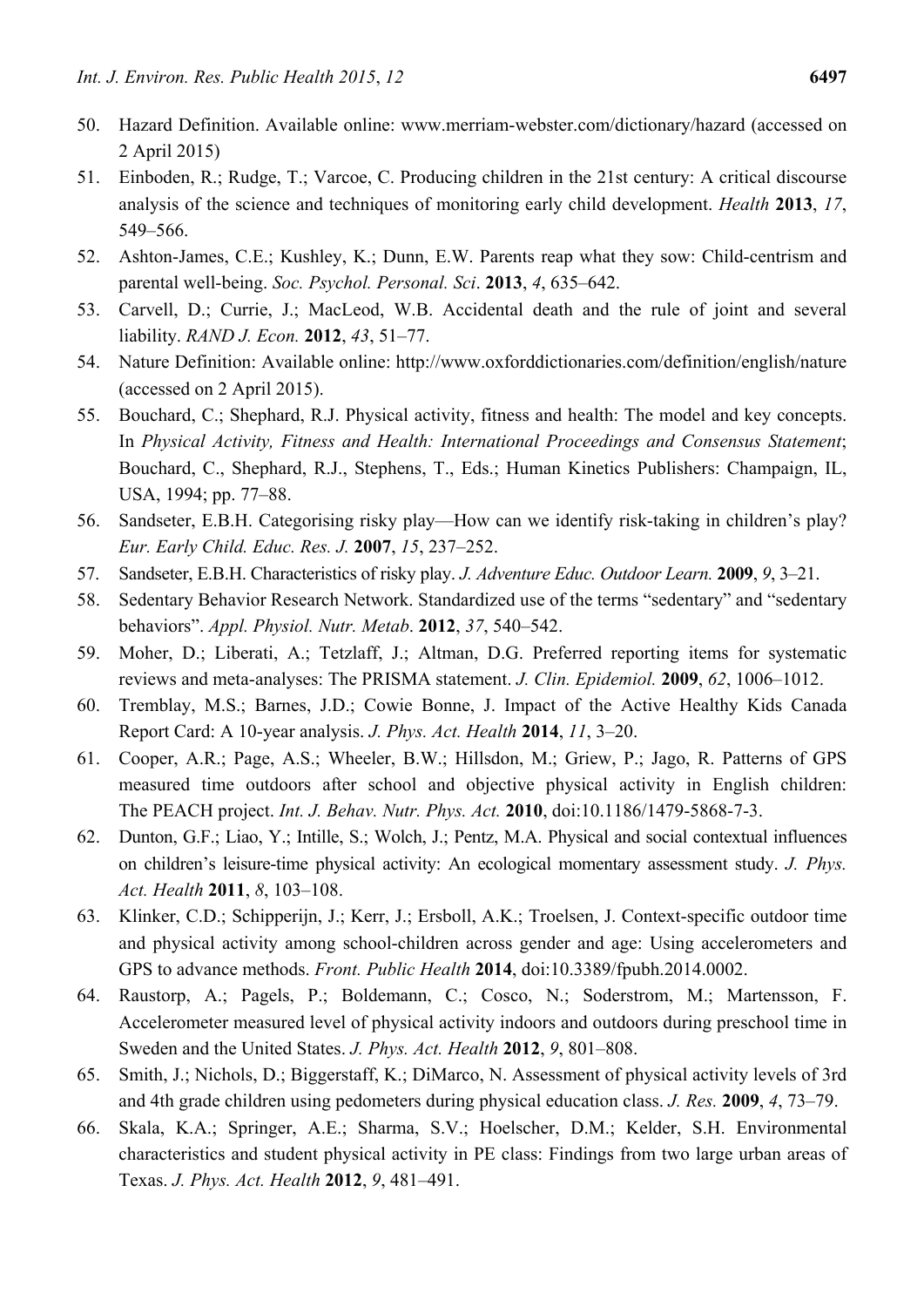- 67. Vanderloo, L.M.; Tucker, P.; Johnson, A.M.; Holmes, J.D. Physical activity among preschoolers during indoor and outdoor childcare play periods. *Appl. Physiol. Nutr. Metab.* **2013**, *38*, 1173–1175.
- 68. Wheeler, B.W.; Cooper, A.R.; Page, A.S.; Jago, R. Greenspace and children's physical activity: A GPS/GIS analysis of the PEACH project. *Prev. Med.* **2010**, *51*, 148–152.
- 69. Andersen, L.B.; Harro, M.; Sardinha, L.B.; Froberg, K.; Ekelund, U.; Brage, S.; Anderssen, S.A. Physical activity and clustered cardiovascular risk in children: A cross-sectional study (the European youth heart study). *Lancet* **2006**, *368*, 299–304.
- 70. Ekelund, U.; Luan, J.; Sherar, L.B.; Esliger, D.W.; Griew, P.; Cooper, A.; for the International Children's Accelerometry Database (ICAD) Collaborators. Moderate to vigorous physical activity and sedentary time and cardiometabolic risk factors in children and adolescents. *JAMA*  **2012**, *307*, 704–712.
- 71. Janssen, I.; LeBlanc, A.G. Systematic review of the health benefits of physical activity and fitness in school-aged children and youth. *Int. J. Behav. Nutr. Phys. Act*. **2010**, doi:10.1186/1479-5868-7-40.
- 72. Strong, W.B.; Malina, R.M.; Blimkie, C.J.R.; Daniels, S.R.; Dishman, R.K; Gutin, B.; Hergenroeder, A.C.; Must, A.; Nixon, P.A.; Pivarnik, J.M.; *et al*. Evidence-based physical activity for school-aged youth. *J. Pediatr*. **2005**, *146*, 732–737.
- 73. Duncan, M.J.; Clarke, N.D.; Birch, S.L.; Tallis, J.; Hankey, J.; Bryant, E.; Eyre, E.L.J. The effect of green exercise on blood pressure, heart rate and mood state in primary school children. *Int. J. Environ. Res. Public Health* **2014**, *11*, 3678–3688.
- 74. Kemper, H.C.G.; Twisk, J.W.R.; van Mechelen, W.; Post, G.B.; Roos, J.C.; Lips, P. A fifteen-year longitudinal study in young adults on the relation of physical activity and fitness with the development of the bone mass: The Amsterdam growth and health longitudinal study. *Bone* **2000**, *27*, 847–853.
- 75. Hind, K.; Burrows, M. Weight-bearing exercise and bone mineral accrual in children and adolescents: A review of controlled trials. *Bone* **2007**, *40*, 14–27.
- 76. Tremblay, M.S.; LeBlanc, A.G.; Kho, M.E.; Saunders, T.J.; Larouche, R.; Colley, R.C.; Goldfield, G.; Connor Gorber, S. Systematic review of sedentary behaviour and health indicators in school-aged children and youth. *Int. J. Behav. Nutr. Phys. Act*. **2011**, doi:10.1186/1479-5868-8-98.
- 77. Larouche, R. The environmental and population health benefits of active transport: A review. In *Greenhouse Gases—Emissions, Measurement and Management*; Liu, G., Ed.; InTech: Rijeka, Croatia, 2012; pp. 413–440.
- 78. Friedman, M.S.; Powell, K.E.; Hutwagner, L.; Graham, L.M.; Teague, W.G. Impact of changes in transportation and commuting behaviors during the 1996 summer Olympic games in Atlanta on air quality and childhood asthma. *JAMA* **2001**, *285*, 897–905.
- 79. Timperio, A.; Crawford, D.; Telford, A.; Salmon, J. Perceptions of the local neighborhood and walking and cycling among children. *Prev. Med*. **2004**, *38*, 39–47.
- 80. Valentine, G. "My Son's a Bit Dizzy", "My wife's a Bit Soft": Gender, children, and cultures of parenting. *Gender Place Cult.* **1997**, *4*, 37–62.
- 81. Valentine, G. "Oh yes I can", "Oh no you can't": Children and parents' understandings of kids' competence to negotiate public space safely. *Antipode* **1997**, *29*, 65–89.
- 82. Dalley, M.L.; Ruscoe, J. The abduction of children by strangers in Canada: Nature and scope. Royal Canadian Mounted Police: Ottawa, Canada, 2003.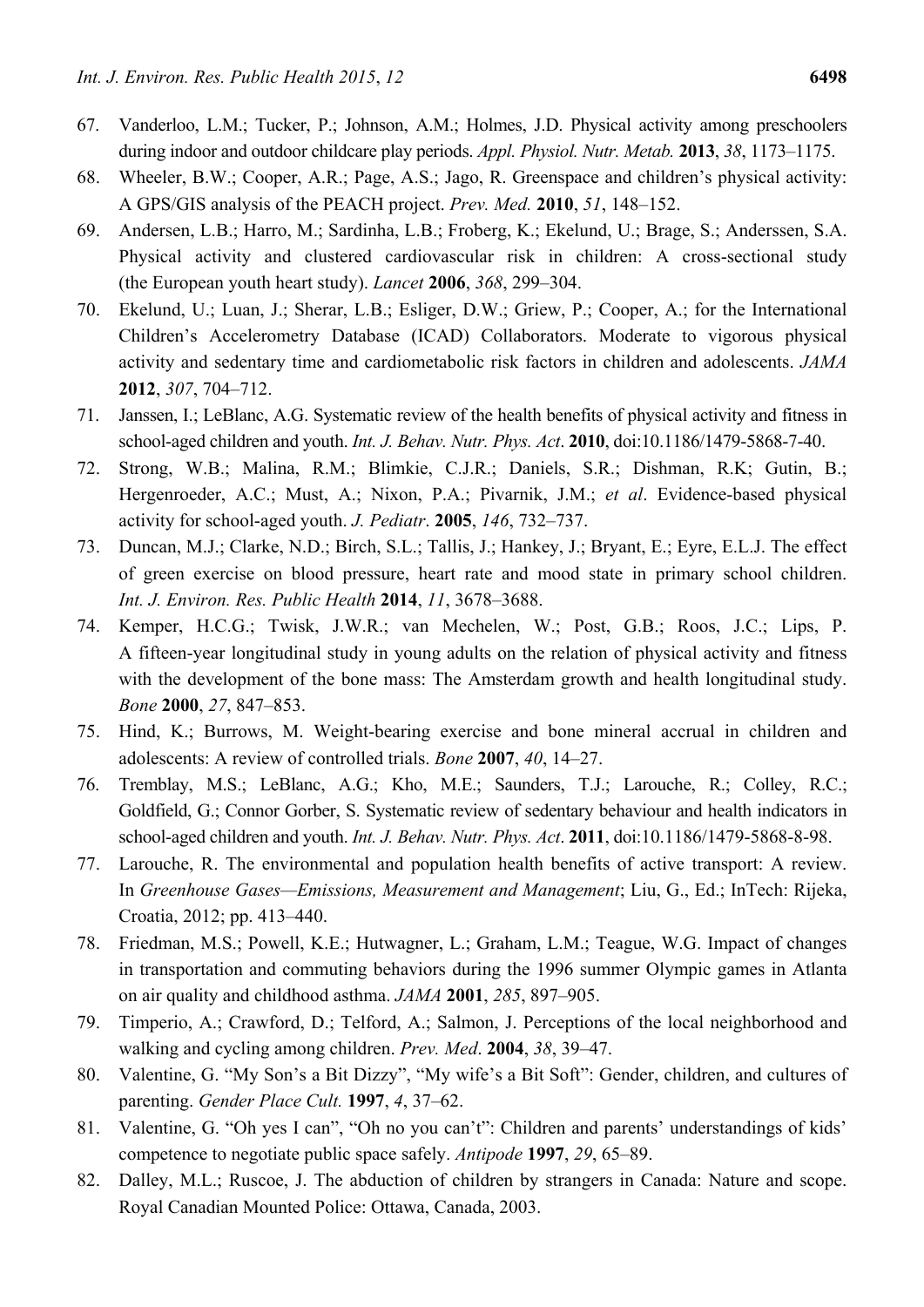- 83. Canadian Institute for Health Information*. National Trauma Registry Minimum Data Set, 1994–1995 to 2012–2013*; Canadian Institute for Health Information: Ottawa, Canada. Available online: http://www.cihi.ca/CIHI-ext-portal/internet/en/document/types+of+care/specialized+services/ trauma+and+injuries/ntr\_metadata (accessed on 25 April 2015).
- 84. Rubie-Davies, C.M.; Townsend, M.A.R. Fractures in New Zealand elementary school settings. *J. Sch. Health* **2007**, *77*, 36–40.
- 85. Nauta, J.; Martin-Diener, E.; Martin, B.W.; van Mechelen, W.; Verhagen, E. Injury risk during different physical activity behaviours in children: A systematic review with bias assessment. *Sport Med.* **2015**, *45*, 327–336.
- 86. Public Health Agency of Canada. *Child and Youth Injury in Review, 2009 Edition: Spotlight on Consumer Product Safety*; Public Health Agency of Canada: Ottawa, Canada, 2009.
- 87. Belechri, M.; Petridou, E.; Kedikoglou, S.; Trichopoulos, D. Sports injuries among children in six European union countries. *Eur. J. Epidemiol.* **2001**, *17*, 1005–1012.
- 88. Sahai, V.S.; Ward, M.S.; Zmijowskyj, T.; Rowe, B.H. Quantifying the iceberg effect for injury: Using comprehensive community health data. *Can. J. Public Health* **2005**, *96*, 328–332.
- 89. Howard, A.W.; Macarthur, C.; Rothman, L.; Willan, A.; Macpherson, A.K. School playground surfacing and arm fractures in children: A cluster randomized trial comparing sand to wood chip surfaces. *PLoS Med.* **2009**, doi:10.1371/journal.pmed.1000195.
- 90. Public Health Agency of Canada. *Injury in Review, 2012 Edition: Spotlight on Road and Transport Safety*; Public Health Agency of Canada: Ottawa, Canada, 2012.
- 91. Rothman, L.; Macarthur, C.; To, T.; Buliung, R.; Howard, A. Motor vehicle-pedestrian collisions and walking to school: The role of the built environment. *Pediatrics* **2014**, *133*, 776–784.
- 92. DiMaggio, C.; Li, G. Effectiveness of a safe routes to school program in preventing school-aged pedestrian injury. *Pediatrics* **2013**, *131*, 290–296.
- 93. Dombrowski, S.C.; LeMasney, J.W.; Ahia, C.E.; Dickson, S.A. Protecting children from online sexual predators: Technological, psychoeducational, and legal considerations. *Prof. Psychol. Res. Proc.* **2004**, *35*, 65–73.
- 94. Mazowita, B.; Vézina, M. *Police-Reported Cybercrime in Canada 2012*; Statistics Canada: Ottawa, Canada, 2014.
- 95. Litwiller, B.J.; Brausch, A.M. Cyber bullying and physical bullying in adolescent suicide: The role of violent behavior and substance use. *J. Youth Adolesc*. **2013**, *42*, 675–684.
- 96. Browne, K.D.; Hamilton-Giachritsis, C. The influence of violent media on children and adolescents: A public-health approach. *Lancet* **2005**, *365*, 702–710.
- 97. Region of Peel. Clean Air Peel. Available on-line at: www.peelregion.ca/health/ cleanairpeel/smog-health.htm (accessed on 25 April 2015).
- 98. DellaValle, C.T.; Triche, E.W.; Leaderer, B.P.; Bell, M.L. Effects of ambient pollen concentrations on frequency and severity of asthma symptoms among asthmatic children. *Epidemiol.* **2012**, *23*, 55–63.
- 99. World Health Organization. *Burden of Disease from Household air Pollution for 2012*; World Health Organization: Geneva, Switzerland, 2014.
- 100. Lee, I.-M.; Shiroma, E.J.; Lobelo, F.; Puska, P.; Blair, S.N.; Katzmarzyk, P.T.; for the Lancet Physical Activity Series Working Group. Effect of physical activity on major non-communicable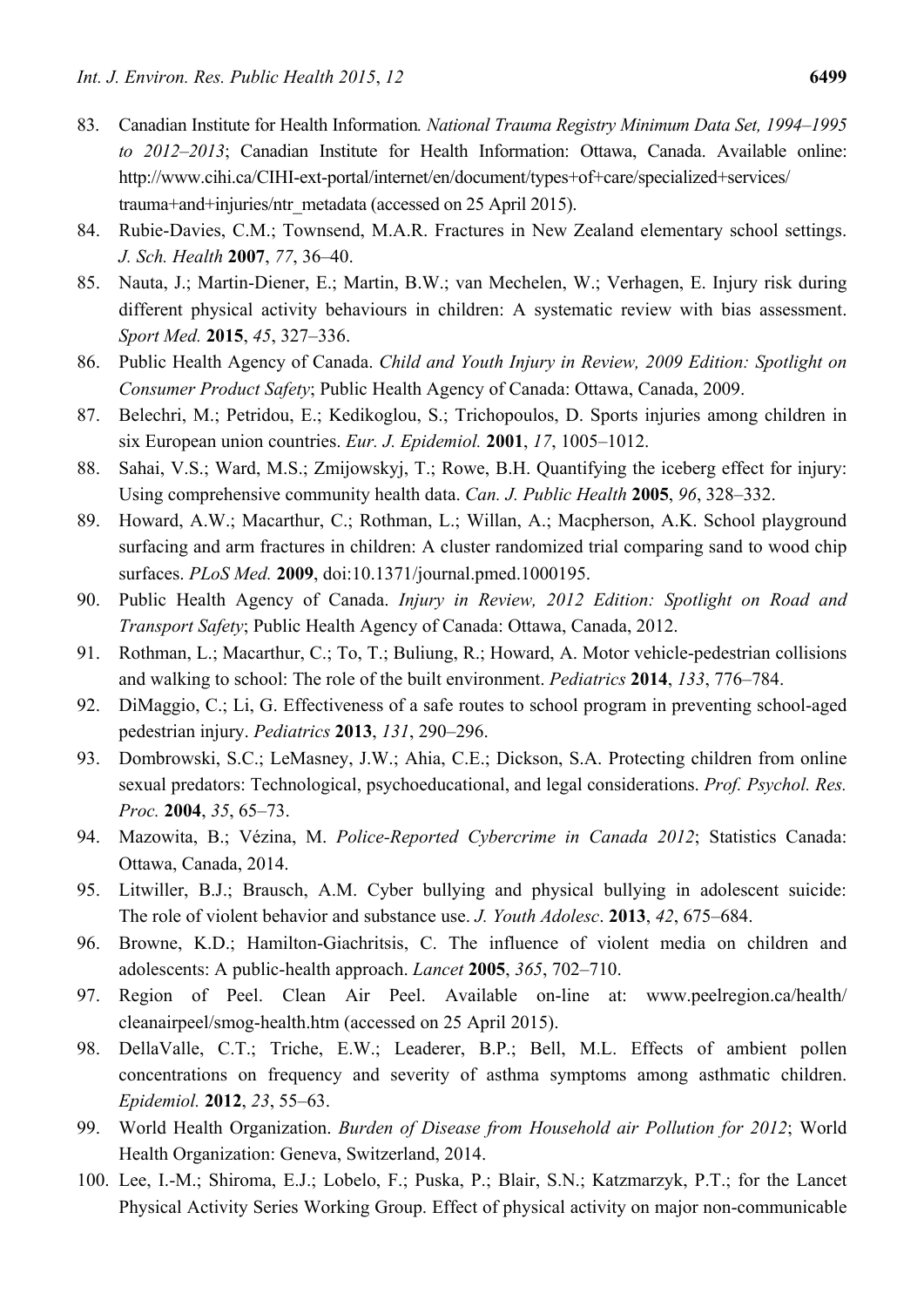diseases worldwide: An analysis of burden of disease and life expectancy. *Lancet* **2012**, *380*, 219–229.

- 101. Pahkala, K.; Heinonen, O.J.; Simell, O.; Viikari, J.S.A.; Rönnemaa, T.; Niinikoski, H.; Raitakari, O.T. Association of physical activity with vascular endothelial function and intimamedia thickness. *Circulation* **2011**, *124*, 1956–1963.
- 102. Raitakari, O.T.; Porkka, K.V.K.; Taimela, S.; Telama, R.; Rasanen, L.; Viikari, J.S.A. Effects of persistent physical activity and inactivity on coronary risk factors in children and young adults: The cardiovascular risk in young Finns study. *Amer. J. Epidemiol*. **1994**, *140*, 195–205.
- 103. Tuomiletho, J.; Lindström, J.; Ericksson, J.G.; Valle, T.T.; Hämäläinen, H.; Ilanne-Parikka, P.; Keinänen-Kiukaanniemi, S.; Laakso, M.; Louheranta, A.; Merja Rastas, M.S.; *et al*. Prevention of type 2 diabetes mellitus by changes in lifestyle among subjects with impaired glucose tolerance. *N. Engl. J. Med*. **2001**, *344*, 1343–1350.
- 104. Knowler, W.C.; Barrett-Connor, E.; Fowler, S.E.; Hamman, R.F.; Lachin, J.M.; Walker, E.A.; Nathan, D.M. Reduction in the incidence of type 2 diabetes with lifestyle intervention or metformin. *N. Engl. J. Med*. **2002**, *346*, 393–403.
- 105. Mammen, G.; Faulkner, G. Physical activity and the prevention of depression: A systematic review of prospective studies. *Amer. J. Prev. Med*. **2013**, *45*, 649–657.
- 106. Paffenbarger, R.S.; Hyde, R.T.; Wing, A.L.; Hsieh, C. Physical activity, all-cause mortality, and longevity of college alumni. *N. Engl. J. Med.* **1986**, *314*, 605–623.
- 107. Paffenbarger, R.S.; Hyde, R.T.; Wing, A.L.; Lee, I.M.; Jung, D.L.; Kampert, J.B. The association of changes in physical activity level and other lifestyle characteristics with mortality among men. *N. Engl. J. Med*. **1993**, *328*, 538–545.
- 108. *Physical Activity Guidelines Advisory Committee Report, 2008*; U.S. Department of Health and Human Services: Washington, DC, USA, 2008.
- 109. Biswas, A.; Oh, P.I.; Faulkner, G.E.; Bajaj, R.R.; Silver, M.A.; Mitchell, M.S.; Alter, D.A. Sedentary time and its association with risk for disease incidence, mortality, and hospitalization in adults: A systematic review and meta-analysis. *Ann. Intern. Med*. **2015**, *162*, 123–132.
- 110. Janssen, I. Hyper-parenting is negatively associated with physical activity among 7–12 year olds. *Prev. Med.* **2015**, *73*, 55–59.
- 111. Ginsburg, K.R.; and the Committee on Communications and the Committee of Psychosocial Aspects of Child and Family Health. The importance of play in promoting healthy child development and maintaining strong parent-child bonds. *Pediatrics* **2007**, *119*, 182–191.
- 112. Schiffrin, H.H.; Liss, M.; Miles-McLean, H.; Geary, K.A.; Erchull, M.J.; Tashner, T. Helping or hovering? The effects of helicopter parenting on college students' well-being. *J. Child. Fam. Stud.*  **2014**, *23*, 548–557.
- 113. LeMoyne, T.; Buchanan, T. Does "hovering" matter? Helicopter parenting and its effect on well-being. *Sociol. Spectrum* **2011**, *31*, 399–418.
- 114. Gester, S. Urban children's access to their neighborhoods: Changes over three generations. *Environ. Behav*. **1991**, *23*, 70–85.
- 115. Hillman, M.; Adams, J.; Whitelegg, J. *One False Move: A Study of Children's Independent Mobility*; PSI Publishing: London, UK, 1990.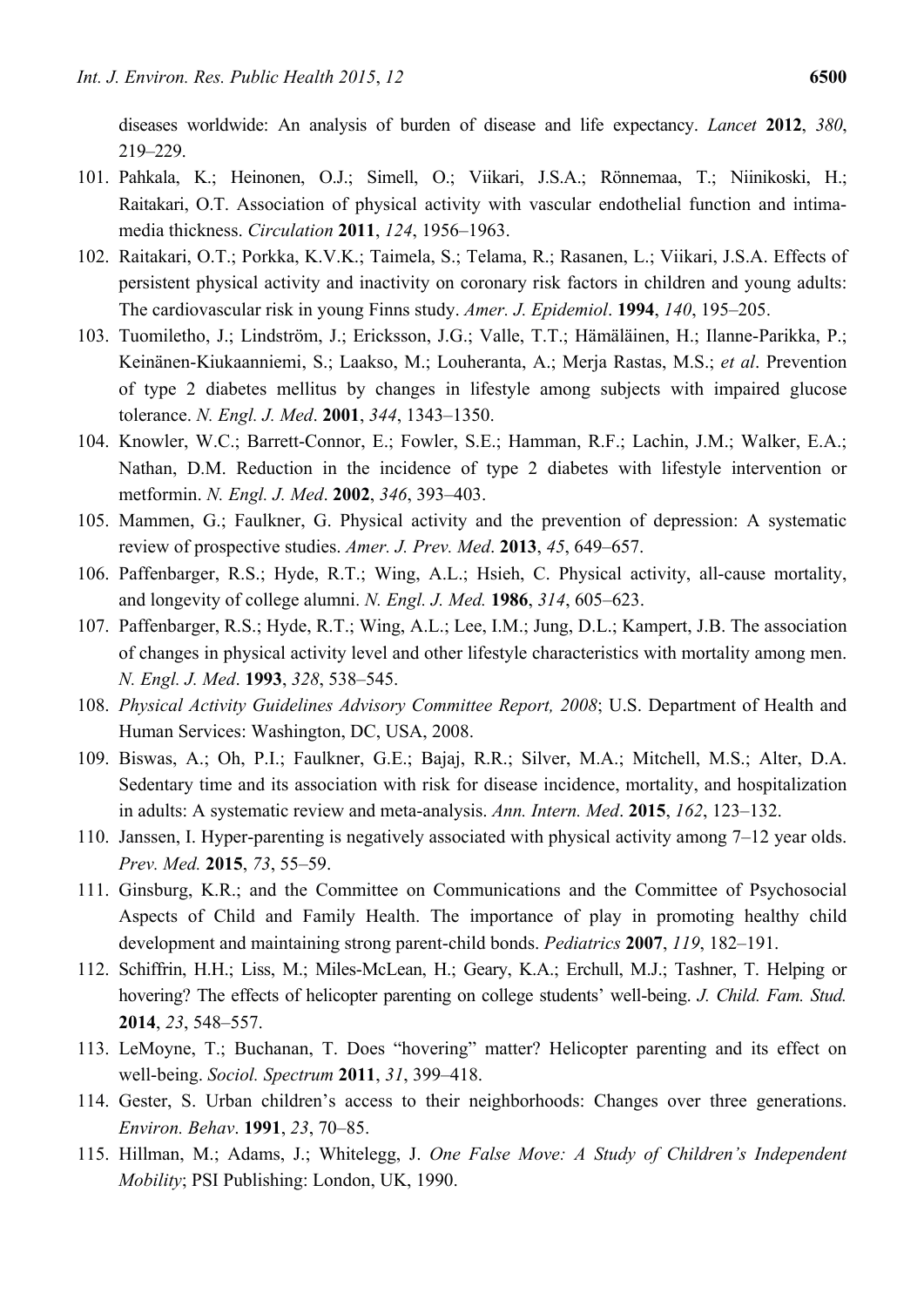- 116. O'Brien, M.; Jones, D.; Sloan, D.; Rustin, M. Children's independent spatial mobility in the urban public realm. *Childhood* **2001**, *7*, 257–277.
- 117. Shaw, B.; Watson, B.; Frauendienst, B.; Redecker, A.; Jones, T.; Hillman, M. *Children's Independent Mobility: A Comparative Study in England and Germany (1971–2010)*; Policy Studies Institute: London, UK, 2013.
- 118. Kirby, J.; Levin, K.; Inchley, J. Parental and peer influences on physical activity among Scottish adolescents: A longitudinal study. *J. Phys. Act. Health* **2011**, *8*, 785–793.
- 119. Page, A.; Cooper, A.; Griew, P. Independent mobility in relation to weekday and weekend physical activity in children aged 10–11 years: The PEACH project. *Int. J. Behav. Nutr. Phys. Act.* **2009**, doi:10.1186/1479-5868-6-2.
- 120. Page, A.S.; Cooper, A.R.; Griew, P.; Jago, R. Independent mobility, perceptions of the built environment and children's participation in play, active travel and structured exercise and sport: The PEACH Project. *Int. J. Behav. Nutr. Phys. Act.* **2010**, doi:10.1186/1479-5868-7-17.
- 121. Stone, M.R.; Faulkner, G.E.; Mitra, R.; Buliung, R.N. The freedom to explore: Examining the influence of independent mobility on weekday, weekend and after-school physical activity behaviour in children living in urban and inner-suburban neighbourhoods of varying socioeconomic status. *Int. J. Behav. Nutr. Phys. Act.* **2014**, doi:10.1186/1479-5868-11-5.
- 122. Schoeppe, S.; Duncan, M.J.; Badland, H.M.; Oliver, M.; Browne, M. Associations between children's independent mobility and physical activity. *BMC Public Health* **2014**, doi:10.1186/1471-2458-14-91.
- 123. Mitra, R.; Faulkner, G.E.J.; Buliung, R.N.; Stone, M.R. Do parental perceptions of the neighbourhood environment influence children's independent mobility? Evidence from Toronto, Canada. *Urban Stud.* **2014**, *51*, 3401–3419.
- 124. Floyd, M.F.; Bocarro, J.N.; Smith, W.R.; Baran, P.K.; Moore, R.C.; Cosco, N.G.; Edwards, M.B.; Suau, L.J.; Fang, K. Park-based physical activity among children and adolescents. *Amer. J. Prev. Med.* **2011**, *41*, 258–265.
- 125. Jones, O. True geography quickly forgotten, giving away to an adult-imagined universe. Approaching the otherness of childhood. *Child. Geogr.* **2008**, *6*, 195–212.
- 126. Aasen, W.; Grindheim, L.T.; Waters, J. The outdoor environment as a site for children's participation, meaning-making and democratic learning: Examples from Norwegian kindergartens. *Education* **2009**, *37*, 5–13.
- 127. Dyment, J.; O'Connell, T.S. The impact of playground design on play choices and behaviors of pre-school children. *Child. Geogr.* **2013**, *11*, 263–280.
- 128. Mahidin, A.M.M.; Maulan, S. Understanding children preferences of natural environment as a start for environmental sustainability. *Procedia—Soc. Behav. Sci.* **2012**, *38*, 324–333.
- 129. Fjortoft, I.; Sageie, J. The natural environment as a playground for children: Landscape description and analyses of a natural playscape. *Lands. Urban Plan.* **2000**, *48*, 83–97.
- 130. Luchs, A.; Fikus, M.A comparative study of active play on differently designed playgrounds. *J. Adventure Educ. Outdoor Learn.* **2013**, *13*, 206–222.
- 131. Cloward Drown, K.K.; Christensen, K.M. Dramatic play affordances of natural and manufactured outdoor settings for preschool-aged children. *Child. Youth Environ.* **2014**, *24*, 53–77.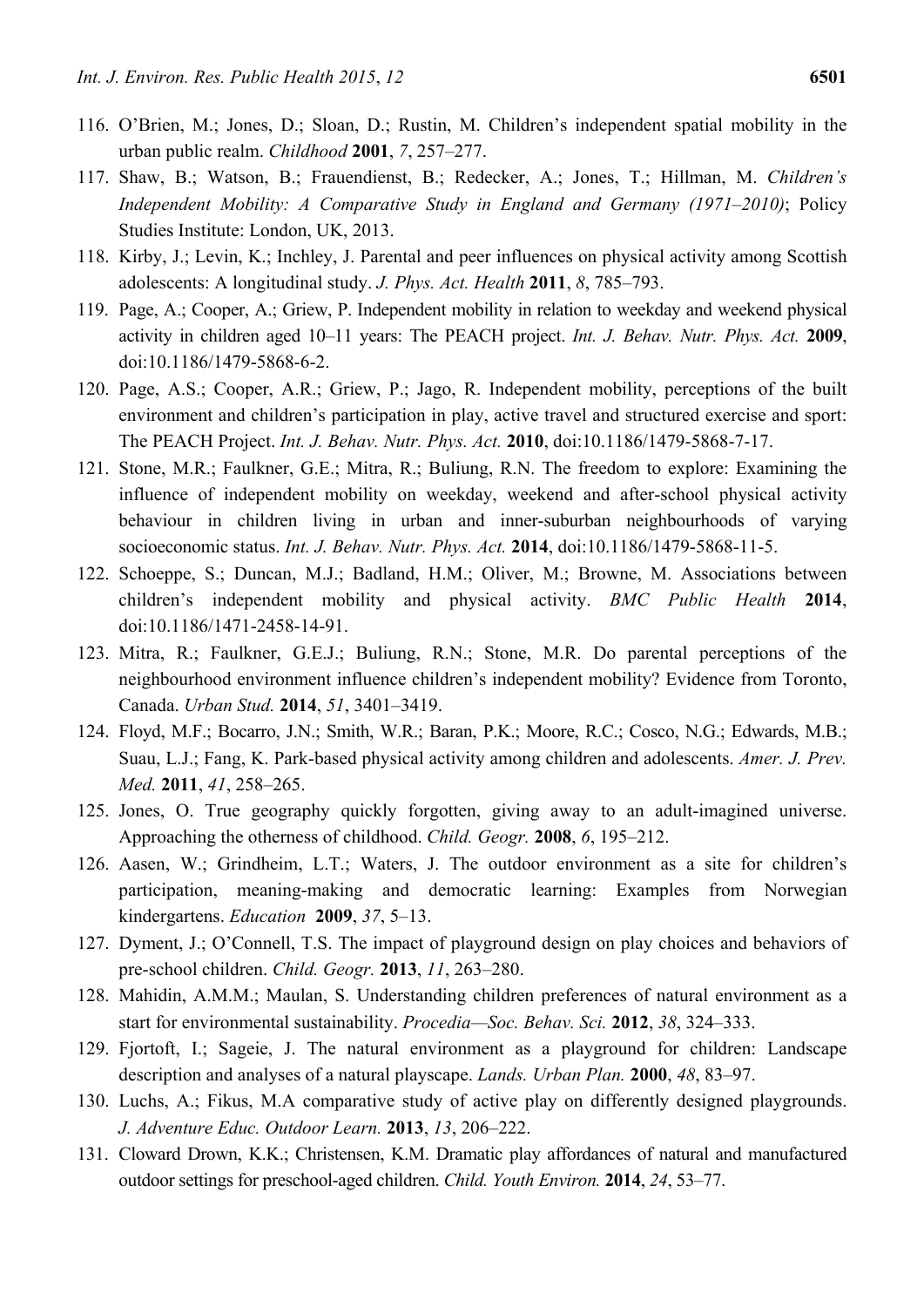- 132. Dowdell, K.; Gray, T.; Malone, K. Nature and its influence on children's outdoor play. *Aust. J. Outdoor Ed.* **2011**, *15*, 12, 24–35.
- 133. Reed, K.; Wood, C.; Barton, J.; Pretty, J.N.; Cohen, D.; Sandercock, G.R.H. A repeated measures experiment of green exercise to improve self-esteem in UK school children. *PLoS ONE* **2013**, doi:10.1371/journal.pone.0069176.
- 134. Herrington, S.; Studtmann, K. Landscape interventions: New directions for the design of children's outdoor play environments. *Landsc. Urban Plan*. **1998**, *42*, 191–205.
- 135. Herrington, S. The received view of play and the subculture of infants. *Landsc. J*. **1997**, *16*, 149–160.
- 136. Hüttenmoser, M. Children and their living surroundings: Empirical investigation into the significance of living surroundings for the everyday life and development of children. *Child. Environ*. **1995**, *12*, 403–413.
- 137. Prezza, M.; Pilloni, S.; Morabito, C.; Sersante, C.; Alparone, F.R.; Giuliani, M.V. The influence of psychosocial and environmental factors on children's independent mobility and relationship to peer frequentation. *J. Community Appl. Soc. Psychol*. **2001**, *11*, 435–450.
- 138. Becker, D.R.; McClelland, M.M.; Loprinzi, P.; Trost, S.G. Physical activity, self-regulation, and early academic achievement in preschool children. *Early Educ. Dev.* **2014**, *25*, 56–70.
- 139. Kahn, P.; Kellert, S. *Children and Nature: Psychological, Socio-cultural, and Evolutionary Investigations*; MIT Press: Boston, MA, USA, 2002.
- 140. Bingley, A.; Milligan, C. *Climbing Trees and Building Dens: Mental Health and Well-being in Young Adults and the Long-term Experience of Childhood Play Experience*; Institute for Health Research, Lancaster University,: London, UK, 2004.
- 141. Greffrath, G.; Meyer, C.; Strydom, H.; Ellis, S. Centre-based and expedition-based (wilderness) adventure experiential learning personal effectiveness: An explorative enquiry. *Leisure Stud.* **2011**, *30*, 345–364.
- 142. Korpela, K.; Kytta, M.; Hartig, T. Restorative experience, self-regulation, and children's special place preferences. *J. Environ. Psychol.* **2002**, *22*, 387–398.
- 143. Sandseter, E.B.H. Risky play and risk management in Norwegian preschools—A qualitative observational study. *Saf. Sci. Monit*. **2009**, *13*, 1–12.
- 144. Mikkelsen, M.R.; Christensen, P. Is children's independent mobility really independent? A study of children's mobility combining ethnography and GPS/mobile phone technologies. *Mobilities* **2009**, *4*, 37–58.
- 145. Lavrysen, A.; Bertrands, E.; Leyssen, L.; Smets, L.; Vanderspikken, A.; De Graef, P. Risky-play at school. Facilitating risk percetpion and competence in young children. *Eur. Early Child. Educ.* **2015**, in press.
- 146. Gray, P. The decline of play and the rise of psychopathology in children and adolescents. *Amer. J. Play* **2011**, *3*, 443–463.
- 147. Twenge, J.M.; Gentile, B.; Dewall, C.N.; Ma, D.; Lacefield, K.; Shurtz, D.R. Birth cohort increases in psychopathology among young Americans, 1938–2007: A cross-temporal meta-analysis of the MMPI. *Clin. Psychol. Rev*. **2010**, *30*, 145–154.
- 148. Twenge, J.M. The age of anxiety? Birth cohort change in anxiety and neuroticism, 1952–1993. *J. Pers. Soc. Psychol*. **2000**, *79*, 1007–1021.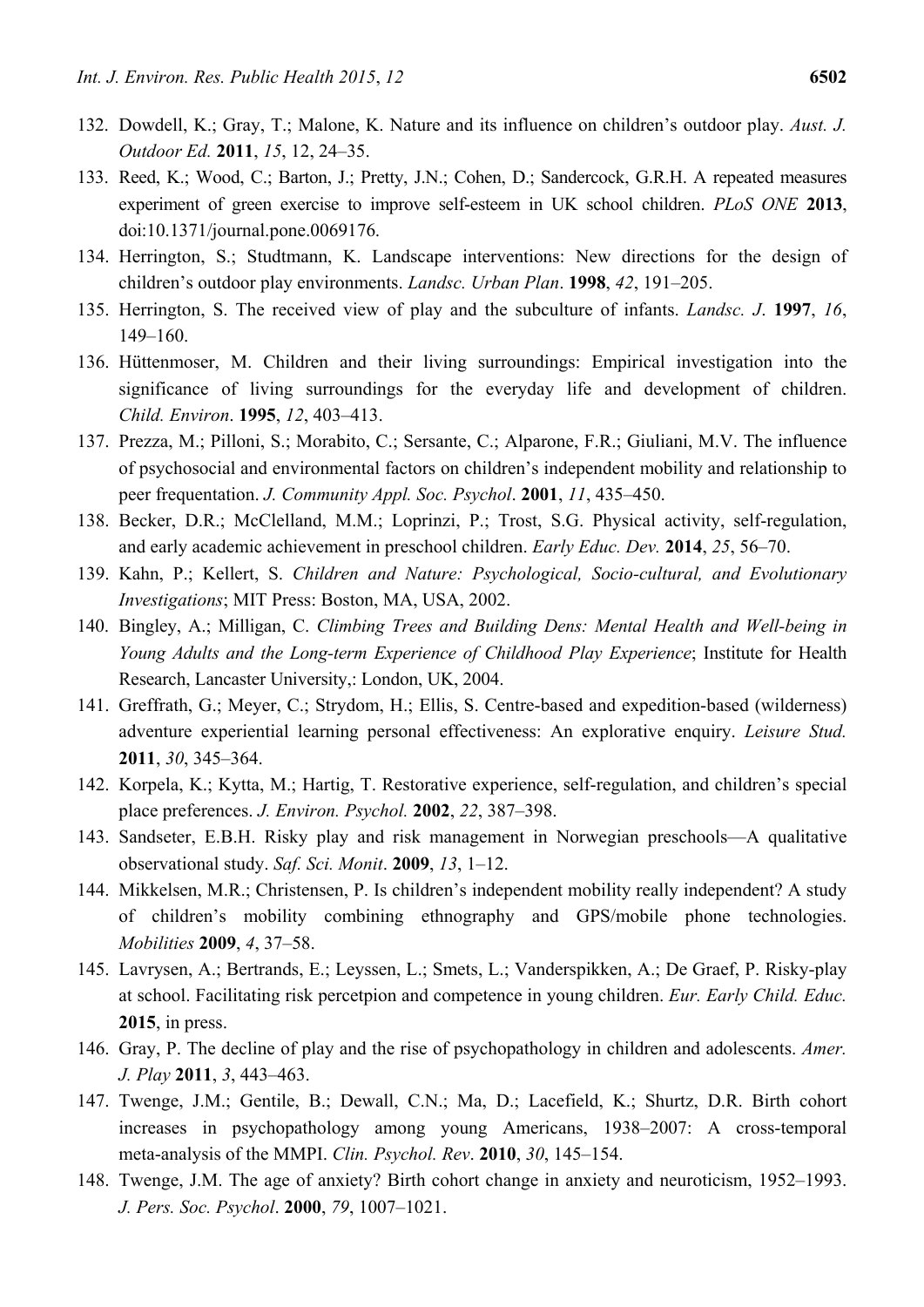- 149. Kochanowski, L.; Carr, V. Nature playscapes as contexts for fostering self-determination. *Child. Youth Environ.* **2014**, *24*, 146–167.
- 150. McArdle, K.; Harrison, T.; Harrison, D. Does a nurturing approach that uses an outdoor play environment build resilience in children from a challenging background? *J. Adventure Ed. Outdoor Learn.* **2013**, *13*, 238–254.
- 151. Canning, N. "Where's the bear? Over there!"—creative thinking and imagination in den making. *Early Child Dev. Care* **2013**, *183*, 1042–1053.
- 152. Malone, K.; Rudner, J. Global perspectives on children's independent mobility: A socio-cultural comparison and theoretical discussion of children's lives in four countries in Asia and Africa. *Glob. Stud. Child.* **2011**, *1*, 243–259.
- 153. Joshi, M.; MacClean, M.; Carter, W. Children's journey to school: Spatial skills, knowledge and perceptions of the environment. *Brit. J. Dev. Psychol.* **1999**, *19*, 125–139.
- 154. Rissotto, A.; Tonucci, F. Freedom of movement and environmental knowledge in elementary school children*. J. Environ. Psychol.* **2002**, *22*, 65–77.
- 155. Bixler, R.D.; Floyd, M.F.; Hammitt, W.E. Environmental socialization: Quantitative tests of the childhood play hypothesis. *Environ. Behav.* **2002**, *34*, 795–818.
- 156. Pacilli, M.G.; Giovannelli, I.; Prezza, M.; Augimeri, M.L. Children and the public realm: Antecedents and consequences of independent mobility in a group of 11–13-year-old Italian children. *Child Geogr*. **2013**, *11*, 377–393.
- 157. Bauman, A.E.; Reis, R.S.; Sallis, J.F.; Wells, J.C.; Loos, R.J.F.; Martin, B.W.; for the Lancet Physical Activity Series Working Group. Correlates of physical activity: Why are some people physically active and others not? *Lancet* **2012**, *380*, 258–271.
- 158. Aarts, M.-J.; Wendel-Vos, W.; van Oers, H.A.M.; van de Goor, I.A.M.; Schuit, A.J. Environmental determinants of outdoor play in children: A large-scale cross-sectional study. *Amer. J. Prev. Med*. **2010**, *39*, 212–219.
- 159. Lee, H.; Tamminen, K.A.; Clark, A.M.; Slater, L.; Spence, J.C.; Holt, N.L. A meta-study of qualitative research examining determinants of children's independent active play. *Int. J. Behav. Nutr. Phys. Act.* **2015**, doi:10.1186/s12966-015-0165-9.
- 160. Giles-Corti, B.; Timperio, A.; Bull, F.; Pikora, T. Understanding physical activity environmental correlates: Increased specificity for ecological models. *Exerc. Sport Sci. Rev*. **2005**, *33*, 175–181.
- 161. McLeroy, K.R.; Bibeau, D.; Steckler, A.; Glanz, K. An ecological perspective on health promotion programs. *Health Ed. Behav.* **1988**, *15*, 351–377.
- 162. Sallis, J.F.; Cervero, R.B.; Ascher, W.; Hendersen, K.A.; Kraft, M.J.; Kerr, J. An ecological approach to creating active living communities. *Ann. Rev. Public Health* **2006**, *27*, 297–322.
- 163. World Health Organization*. Ottawa Charter for Health Promotion*; Public Health Agency of Canada: Ottawa, Canada, 1986.
- 164. CSA Group. Available online: http://shop.csa.ca/en/canada/injury-prevention/cancsa-z614-14/ invt/27019532014 (accessed on 2 April 2015).
- 165. Samborski, S. Biodiverse or barren school grounds: Their effects on children. *Child. Youth Environ*. **2010**, *20*, 67–115.
- 166. Sargisson, R.J.; McLean, I.G. Children's use of nature in New Zealand playgrounds. *Child. Youth Environ*. **2012**, *22*, 144–163.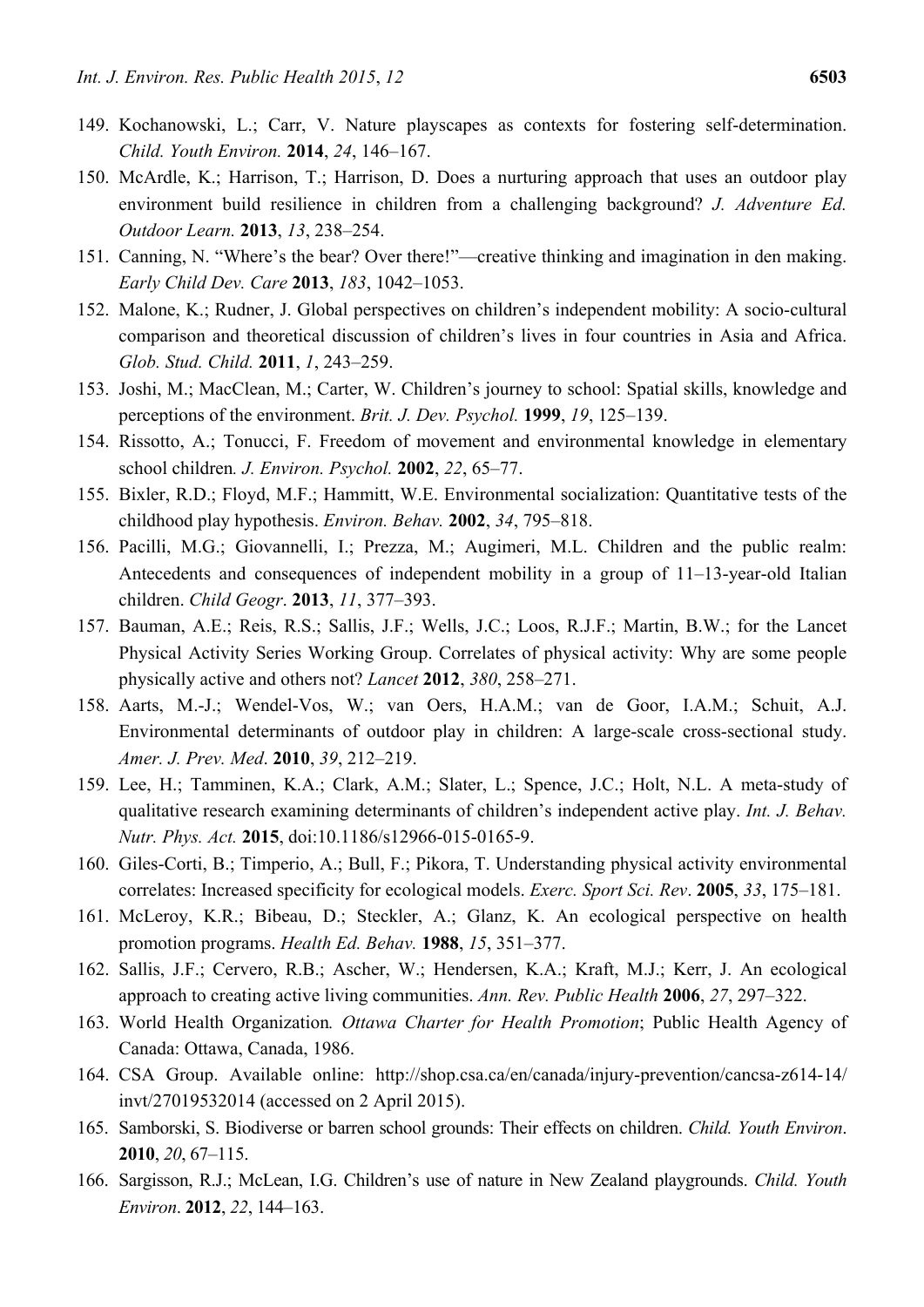- 167. Coe, D.P.; Flynn, J.I.; Wolff, D.L.; Scott, S.N.; Durham, S. Children's physical activity levels and utilization of a traditional versus natural playground. *Child. Youth Environ.* **2014**, *24*, 1–15.
- 168. Dyment, J.E.; Bell, A.C. Grounds for movement: Green school grounds as sites for promoting physical activity. *Health Educ. Res*. **2008**, *23*, 952–962.
- 169. Dyment, J.; Bell, A.; Lucas, A. The relationship between school ground design and intensity of physical activity. *Child. Geogr.* **2009**, *7*, 261–276.
- 170. Maller, C.; Townsend, M. Children's mental health and wellbeing and hands-on contact with nature. *Int. J. Learn.* **2006**, *12*, 359–372.
- 171. Roe, J.; Aspinall, P. The emotional affordances of forest settings: An investigation in boys with extreme behavioural problems. *Lands. Res.* **2011**, *36*, 535–552.
- 172. Änggård, E. Children's gendered and non-gendered play in natural spaces. *Child. Youth Environ.* **2011**, *21*, 5–33.
- 173. Ball, D.; Gill, T.; Spiegal, B. *Play Safety Forum: Managing Risk in Play Provision Implementation Guide*; Play England, National Children's Bureau: London, UK, 2012.
- 174. Office of the United Nations High Commissioner for Human Rights. *Convention on the Rights of the Child*; United Nations: Geneva, Switzerland, 1989.
- 175. Dietz, W.H. The obesity epidemic in young children. *BMJ.* **2001**, *322*, 313–314.
- 176. Burdette, H.L.; Whitaker, R.C. Resurrecting free play in young children: Looking beyond fitness and fatness to attention, affiliation, and affect. *JAMA Pediatr*. **2005**, *159*, 46–50.
- 177. Ball, D.J.; Brunelle, S.; Pike, I.; Sandseter, E.B.H.; Herrington, S.; Turner, H.; Belair, S.; Logan, L.; Fuselli, P.; Ball, D.J. Can child injury prevention include healthy risk promotion. *Inj. Prev.* **2014**, doi:10.1136/injuryprev-2014-041241.
- 178. De Groof, S. And my mama said: The (relative) parental influence on fear of crime among adolescent girls and boys. *Youth Soc.* **2007**, *39*, 267–293.
- 179. Bundy, A.C.; Naughton, G.; Tranter, P.; Wyver, S.; Baur, L.; Schiller, W.; Bauman, A.; Engelen, L.; Ragen, J.; Luckett, T.; *et al*. The Sydney Playground Project: Popping the bubblewrap—Unleashing the power of play: A cluster randomized controlled trial of a primary school playground-based intervention aiming to increase children's physical activity and social skills. *BMC Public Health*  **2011**, doi:10.1186/1471-2458-11-680.
- 180. Alparone, F.R.; Pacilli, M.G. On children's independent mobility: The interplay of demographic, environmental, and psychosocial factors. *Child. Geogr.* **2012**, *10*, 109–122.
- 181. Morrongiello, B.A.; Corbett, M.; Brison, R.J. Identifying predictors of medically-attended injuries to young children: Do child or parent behavioural attributes matter? *Inj. Prev.* **2009**, *15*, 220–225.
- 182. Carver, A.; Timperio, A.; Hesketh, K.; Crawford, D. Are children and adolescents less active if parents restrict their physical activity and active transport due to perceived risk? *Soc. Sci. Med.*  **2010**, *70*, 1799–1805.
- 183. Niehues, A.N.; Bundy, A.; Broom, A.; Tranter, P.; Ragen, J.; Engelen, L. Everyday uncertainties: Reframing perceptions of risk in outdoor free play. *J. Adventure Educ. Outdoor Learn.* **2013**, *13*, 223–237.
- 184. Niehues, A.; Bundy, A.C.; Broom, A.; Tranter, P. Parents' perception of risk and the influence on children's everyday activities. *J. Child Fam. Stud.* **2013**, *24*, 809–820.